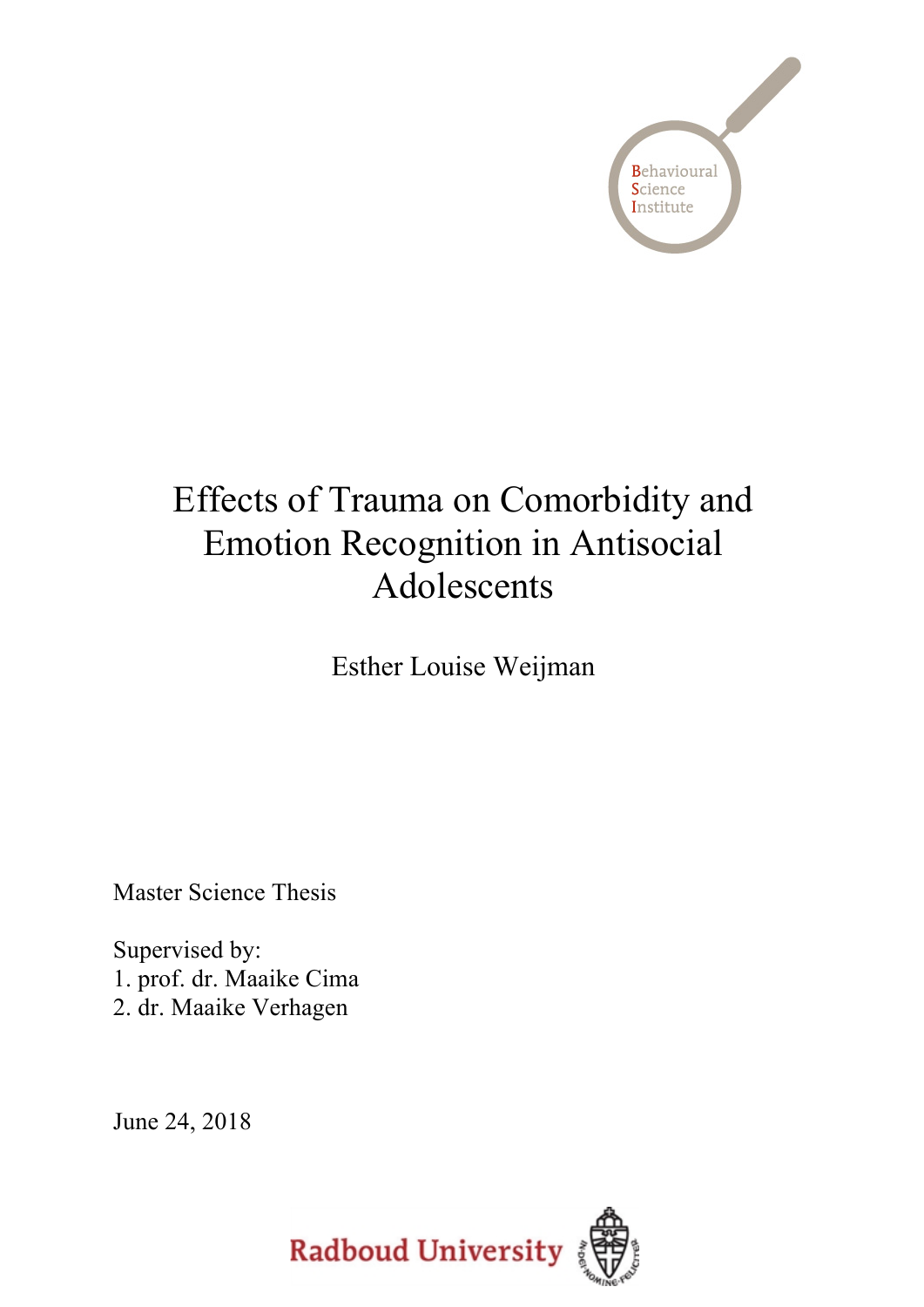#### Abstract

Previous research has shown that comorbidity and maltreatment history are related to emotion recognition in adolescents with externalizing problems. Nonetheless, the combined influence of these factors has rarely been investigated. Therefore, the present study examined the effect of trauma on the association between comorbid internalizing problems and emotion recognition in 61 adolescents, living in residential youth care facilities. The results showed that there was no difference in overall emotion recognition accuracy or latency between adolescents with externalizing disorders and a history of trauma, compared to those without a history of trauma. Furthermore, there was no interaction effect of trauma and comorbid internalizing disorders on overall emotion recognition accuracy or latency. However, when emotions were examined separately, it was found that adolescents with externalizing and internalizing disorders were significantly faster in recognizing anger than those with externalizing disorders only. Implications and suggestions for future research are discussed.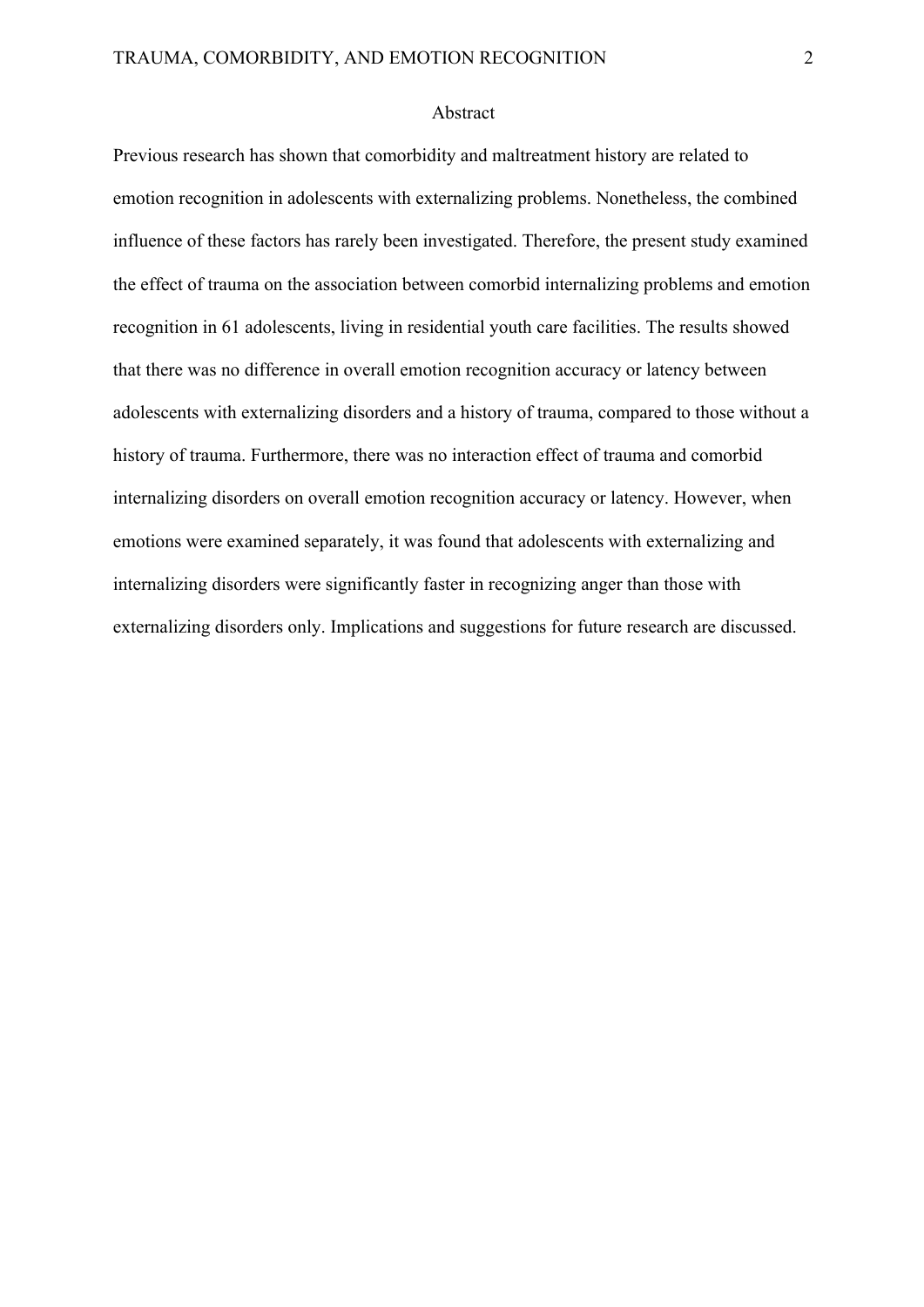## Effects of Trauma on Comorbidity and Emotion Recognition

#### in Antisocial Adolescents

Emotion recognition, or the capability of identifying and interpreting expressions of emotion, is essential for successful human social interactions and interpersonal relationships (Fridlund, 1991; Izard et al., 2001). Emotion recognition typically refers to the recognition of facial expressions of emotions. Six facial expressions of emotions with particular facial muscular patterns are considered to be universal across cultures: happiness, sadness, anger, fear, disgust and surprise (Ekman & Friesen, 1971). Increasing evidence has indicated that various forms of psychopathology are characterized by specific biases or deficits in emotion recognition. For example, deficits in emotion recognition have been found for both externalizing (Collin, Bindra, Raju, Gillberg, & Minnis, 2013; Marsh & Blair, 2008) and internalizing problems (Demenescu, Kortekaas, den Boer, & Aleman, 2010). However, as for children and adolescents specifically, past studies frequently focused on facial emotion recognition in youth with autism (Collin et al., 2013).

Yet, at least half of all referrals to mental health agencies for youth are for externalizing problems (Granic, 2014). Externalizing problems refer to aggressive, antisocial and impulsive behaviors and disorders, such as oppositional defiant disorder (ODD), conduct disorder (CD), and attention deficit (hyperactivity) disorder (AD(H)D). Past research consistently showed a link between antisocial behavior and deficits in recognizing emotional expressions, yet conflicting results were found for specific deficits. One study showed that antisocial behavior was uniquely associated with improved fear recognition and impaired anger recognition in adolescence (Leist & Dadds, 2009), whereas another found a robust link between antisocial behavior and deficits in recognizing fearful expressions in children, adolescents and adults (Marsh & Blair, 2008).

As for behavioral disorders, ADHD specifically, a recent systematic review concluded that children and adolescents with ADHD tend to have difficulties with facial emotion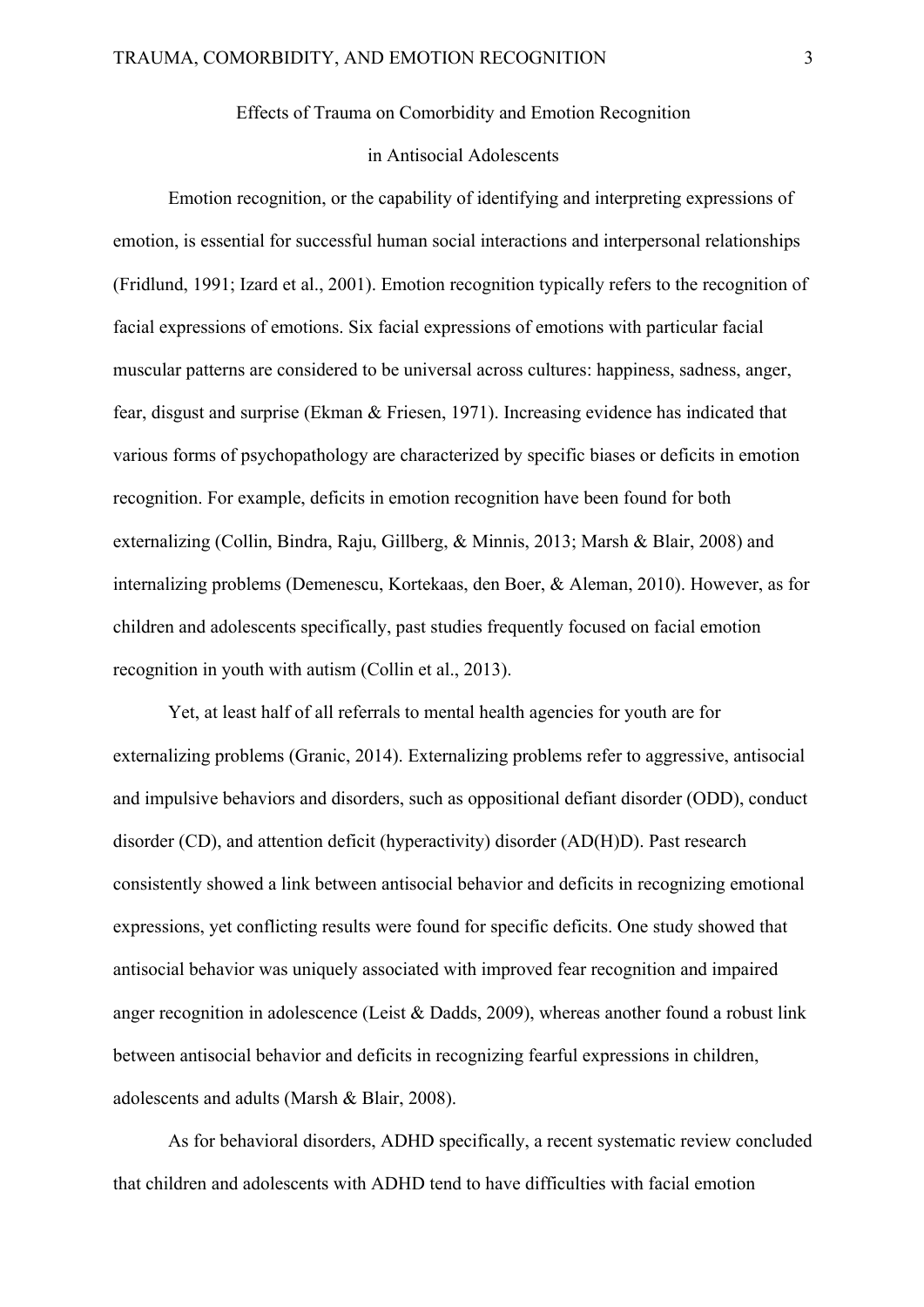recognition compared to controls (Collin et al., 2013). However, since none of the included studies involved large numbers of children, the authors emphasized the importance of larger future studies to replicate these findings. Cadesky, Mota, and Schachar (2000) examined the ability to interpret emotional faces in children with comorbid ADHD and CD. Children were found to interpret all universal emotions less accurately, except for anger, and they tended to be biased towards sadness while interpreting other emotions. As regards CD specifically, the limited number of studies examining facial recognition in children and adolescents with CD yielded conflicting results concerning specific emotions (Collin et al., 2013). However, there seem to be more profound deficits in children and adolescents with early-onset CD than in those with adolescent-onset CD. Similar results have been found for children and adolescents with CD and high psychopathic traits, compared to those with CD and low psychopathic traits respectively (Fairchild, van Goozen, Calder, Stollery, & Goodyer, 2009). Overall, it seems that children and adolescents with externalizing behavioral problems have deficits in emotion recognition as well, yet the specifics of these difficulties vary for distinct disorders and emotions. A future study that combines different behavioral disorders and emotions might disentangle these past findings.

Within externalizing problems, comorbidity is often prevalent, such as co-occurring ADHD and other behavioral disorders like CD (Beauchaine, Hinshaw, & Pang, 2010). However, internalizing problems like depression and anxiety also frequently co-occur with externalizing problems (Granic, 2014; Nivard et al., 2017). As mentioned previously, difficulties with emotion recognition are not unique to externalizing problems only. Deficits in emotion recognition have been found for both anxiety disorders and major depressive disorder, although these seem to be more profound in depression (Demenescu et al., 2010). However, findings regarding specific deficits are inconclusive. A recent meta-analysis indicated impaired recognition of anger, disgust, fear, happiness, and surprise, but not sadness in depressive individuals (Dalili, Penton-Voak, Harmer, & Munafò, 2015), whereas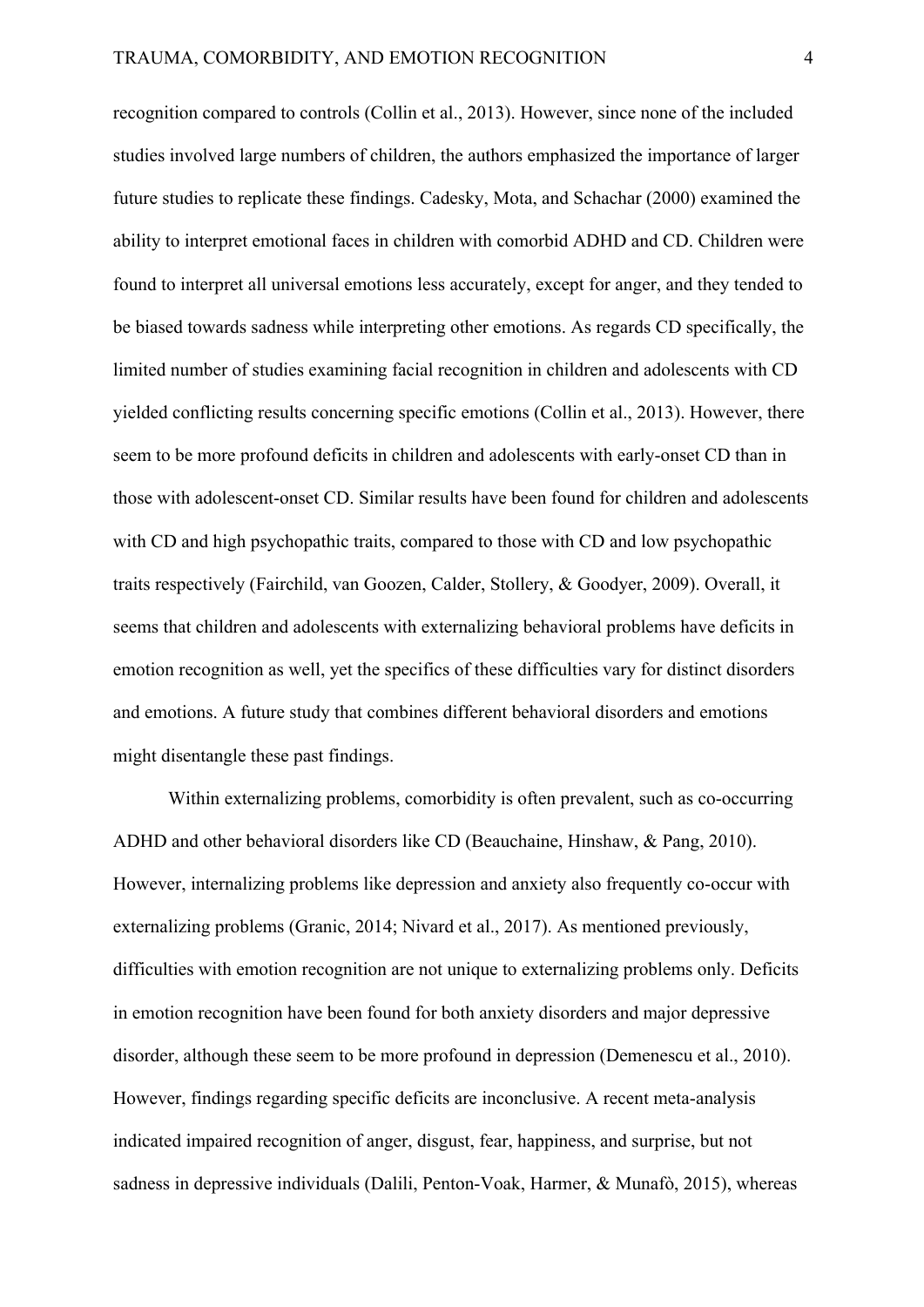an earlier review concluded that there is limited evidence of reduced general or emotionspecific recognition accuracy in major depression (Bourke, Douglas, & Porter, 2010). Instead, the latter review found a negative response bias, increased vigilance, and selective attention towards sadness in individuals with major depression. In addition, emotional problems like nervousness and dejectedness were associated with better recognition of negative emotions like sadness and anger and with poorer recognition of neutral faces(Leist & Dadds, 2009).

The frequent co-occurrence of externalizing and internalizing problems might be explained by shared underlying factors, such as parental rejection (Akse, Hale, Engels, Raaijmakers, & Meeus, 2004; Hale, van der Valk, Engels, & Meeus, 2005), family stress (Keiley, Lofthouse, Bates, Dodge, & Pettit, 2003), or child abuse (Glaser, 2002; Norman et al., 2012). With regards to child abuse, past research has shown that physical abuse, as well as emotional abuse and neglect could lead to emotional, behavioral, and developmental difficulties (Glaser, 2002), such as depressive disorders, drug use, and suicide attempts (Norman et al., 2012). Additionally, a direct association between these kinds of trauma and emotion recognition has been suggested as well. Children and adolescents who were abused and neglected in their past performed worse on emotion recognition tasks than controls (Leist & Dadds, 2009; Pollak, Cicchetti, Hornung, & Reed, 2000; Pollak & Sinha, 2002). However, the type of maltreatment seems to influence the recognition of specific emotions. According to the study by Leist and Dadds (2009), maltreatment predicted better recognition of fear and sadness, with maltreatment being defined as a combination of emotional maltreatment, neglect, physical abuse, and sexual abuse. Conversely, another study reported better recognition of anger in physically abused children specifically (Pollak & Sinha, 2002). Yet, another study found that physically neglected children accurately recognized emotions less frequently than physically abused or nonmaltreated children do (Pollak et al., 2000). Physically neglected children also had a more liberal bias towards sadness (i.e., a tendency to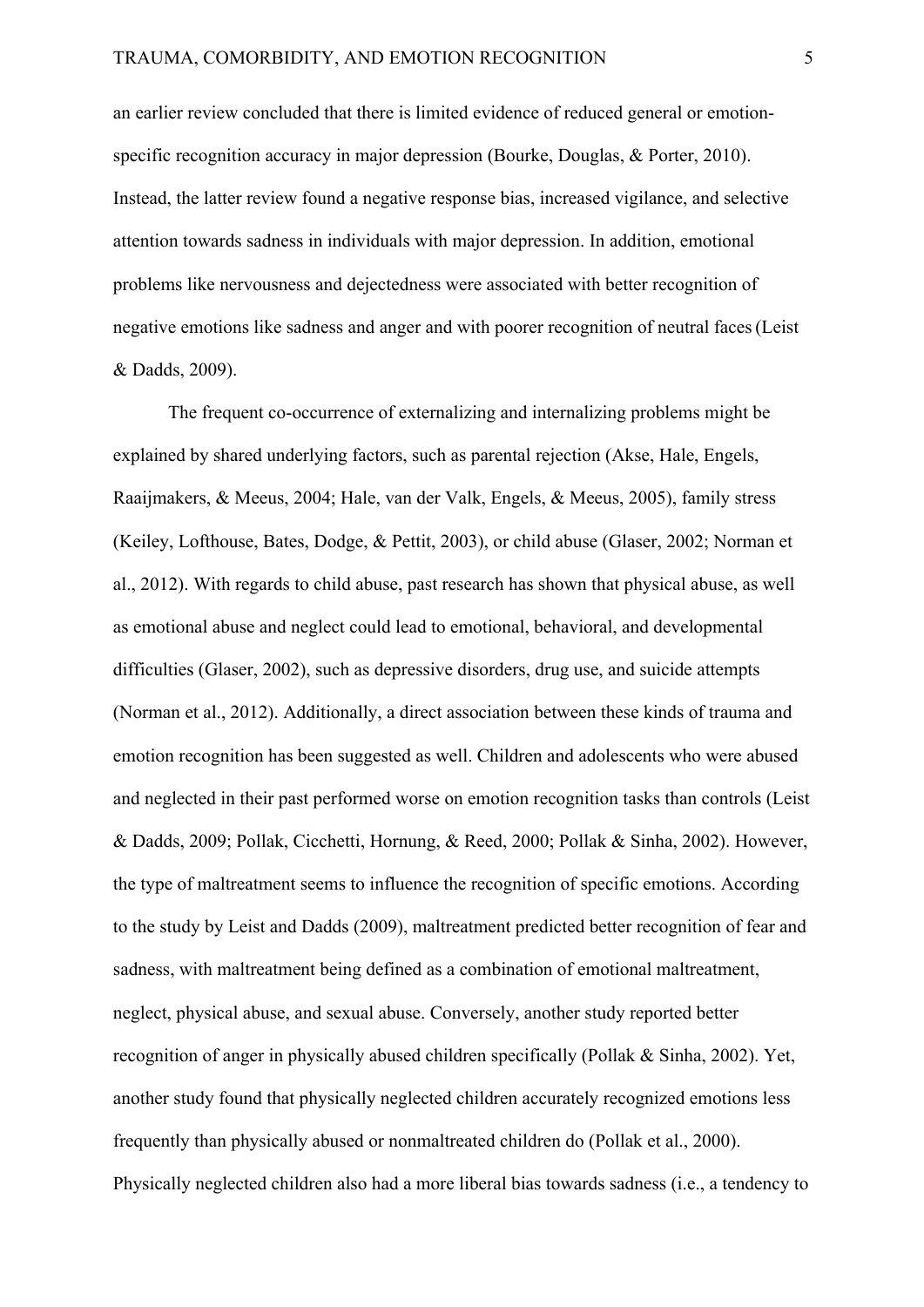label emotional expressions as sad). Although these findings suggest distinct effects of specific trauma types on emotion recognition, these associations have not been comprehensively disentangled yet.

While several studies have investigated comorbidity, maltreatment history, and emotion recognition in adolescents with externalizing problems separately, very few have combined these concepts. One study that examined comorbid anxiety disorders and emotion recognition in adolescents with CD found that the sensitivity that accompanies anxiety disorders counteracts the deficits on emotion recognition in CD (Short, Sonuga-Barke, Adams, & Fairchild, 2016). However, this study did not take childhood trauma into account. Another study assessed the relationships between emotion recognition, antisocial behavior, emotional problems, callous-unemotional (CU) traits and early maltreatment (Leist & Dadds, 2009). As described above, this study found that (1) antisocial behavior was uniquely related to impairments in anger recognition but better recognition of fear, (2) emotional problems were associated with impaired recognition of neutral faces but better recognition of anger and sadness, (3) CU traits were uniquely associated with impaired fear recognition, and (4) past maltreatment was related to better recognition of fear and sadness. Nonetheless, this study did not explicitly examine comorbidity or the possible interaction between early maltreatment and different types of psychopathology, and had a small sample size.

To address these gaps, the present study is the first to examine the role of trauma in the association between (comorbid) psychopathology and emotion recognition. By examining emotion recognition for externalizing and internalizing problems in general, the findings of this study may clarify past findings from a broader perspective, and thus form a theoretical foundation for research on specific disorders. Furthermore, past research has shown that strengthening social skills, of which emotion recognition is an important part, is associated with a decrease in both externalizing and internalizing problems (Leist & Dadds, 2009). In order to determine whether different forms of psychopathology and trauma indeed relate to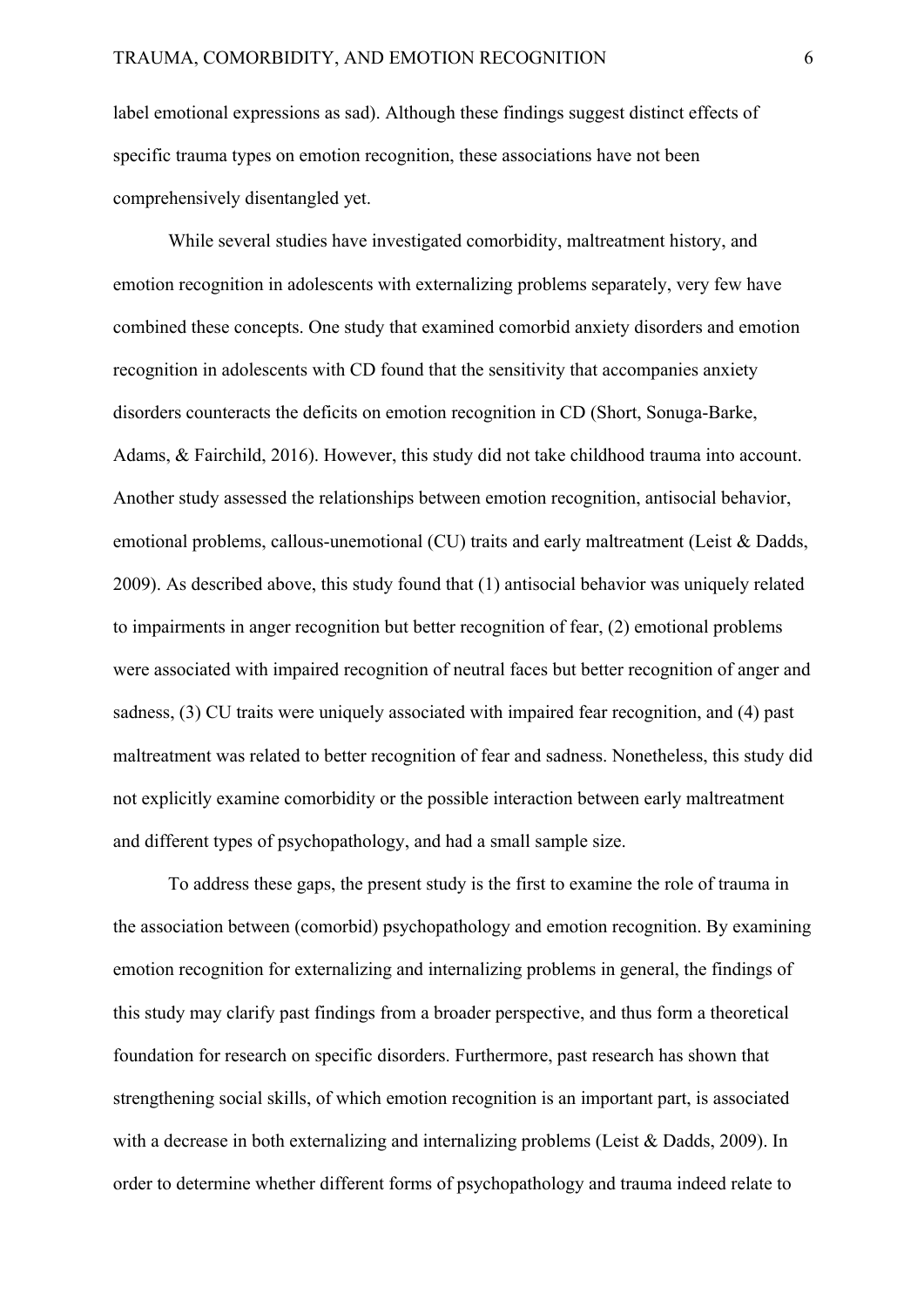adolescents' emotion recognition abilities, the present study aimed to answer the following questions: What is the moderating effect of trauma on the association between (1) externalizing disorders and emotion recognition and (2) comorbid internalizing and externalizing disorders and emotion recognition? It was expected that adolescents with externalizing disorders and a history of trauma would perform worse on an emotion recognition task than those without a history of trauma. Furthermore, given the inconclusive findings regarding internalizing problems and emotion recognition, it was explored whether comorbid internalizing problems add to these emotion recognition deficits.

## **Method**

#### **Participants**

The participants were 61 male non-psychotic adolescents ( $M_{\text{age}} = 16.36$ ,  $SD_{\text{age}} = 0.95$ ) with externalizing problems and a normal intelligence, living in residential youth care facilities across the Netherlands. Adolescents are admitted to these facilities when their behavioral problems are so severe that they pose a danger to the adolescent himself or his environment when left untreated. The initial sample included 79 participants, but 18 participants were excluded because they had no externalizing disorder (as determined by the MINI-KID; Jonker, Bauhuis, Martens, Verdellen, & Verbraak, 2010).

In the final sample of 61 participants, most participants were Dutch (80.33%), some were Polish (6.56%), and most of the remaining participants had one Dutch parent and one non-Dutch parent. The highest levels of education (Dutch abbreviations in brackets) completed by participants were lower secondary education (VMBO; 95.08%) and higher secondary education (HAVO; 4.92%). As regards their family situation before they were admitted to youth care facilities, most participants' parents were separated (39.34%), some were together (24.59%), and some came from a single-parent family (21.31%). A few participants indicated that their father passed away (4.92%) and the remaining participants indicated another family situation (e.g., they were adopted, lived in foster care; 9.84%).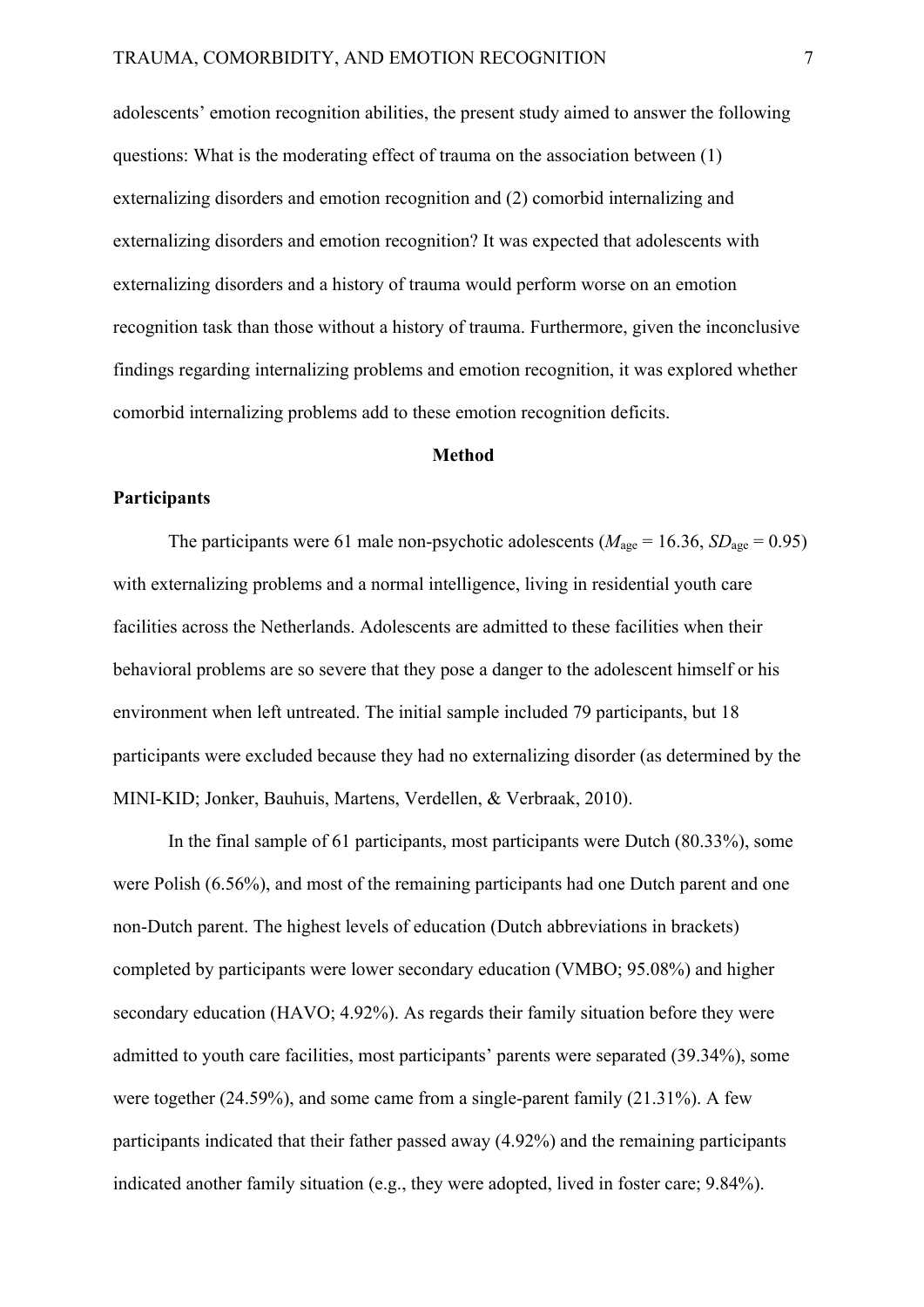The total sample was divided in two subgroups, namely an externalizing only group, which consisted of adolescents with ADHD, ODD, and CD  $(n = 28)$ , and a group with both externalizing and internalizing problems, which consisted of adolescents with (one or more of the) abovementioned externalizing problems *and* an anxiety or major depressive disorder (*n* = 33).

#### **Procedure**

Data collection took place in three sessions of approximately one hour each. In the first screening session, participants' intelligence, psychopathology, and trauma were assessed, using the RAVEN intelligence task (Raven, 1938), a structured interview (MINI-KID; Jonker et al., 2010), and a self-report questionnaire (CTQ; Bernstein et al., 1994; Bernstein et al., 2003), respectively. In both the second session and third session, three and ten days after the first session, participants completed an emotion recognition task on the computer. At the end of the third session, participants received a financial compensation of 20 euros for their participation. Active informed consent was obtained from participants when they are aged 16 or over, for 15-year-olds active informed consent from parents was required as well. This study was part of a larger project that has been approved by the Central Committee on Research Involving Human Subjects and the Ministry of Health.

# **Materials**

**Psychopathology.** Using the Dutch version of the Mini International Neuropsychiatric Interview for Children and Adolescents (MINI-KID; Jonker et al., 2010), psychiatric disorders were assessed. The questions of the MINI-KID are designed to ask for specific diagnostic criteria and taken together generate reliable and valid psychiatric diagnoses for children and adolescents(Sheehan et al., 2010), and is valid and reliable in both general and clinical samples (Duncan et al., 2017). The interview takes approximately 45 minutes to administer and screens for 24 DSM-IV and ICD-10 psychiatric disorders, as well as suicidality. All its questions are in binary "yes/no" format.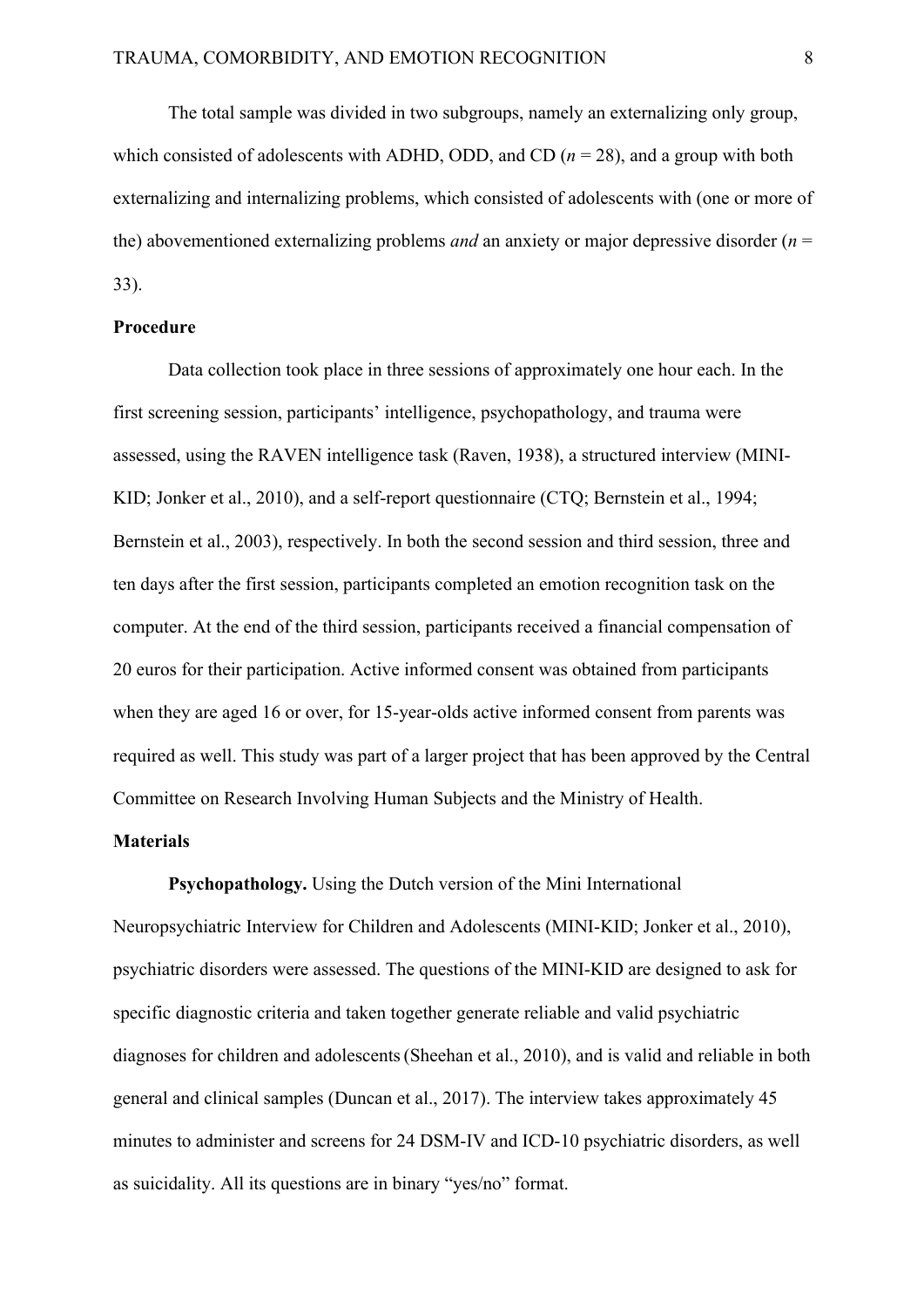**Childhood trauma.** History of abuse and neglect were measured using the Dutch version of the Childhood Trauma Questionnaire (CTQ; Bernstein et al., 1994; Bernstein et al., 2003), which has strong psychometric properties in both clinical and community samples (Scher, Stein, Asmundson, McCreary, & Forde, 2001). The CTQ is a 25-item questionnaire with five questions for each of its five clinical scales, namely (1) physical abuse (e.g., "I got hit so hard by someone in my family that I had to see a doctor or go to the hospital"), (2) sexual abuse (e.g., "Someone tried to touch me in a sexual way, or tried to make me touch them"), (3) emotional abuse (e.g., "People in my family said hurtful or insulting things to me"), (4) physical neglect (e.g., "I didn't have enough to eat") and (5) emotional neglect (e.g., "There was someone in my family who helped me feel that I was important or special" (reversed)). Items are rated on a Likert scale with response options ranging from 1 ("never true") to 5 ("very often true"). A sum score was calculated for the combination of these five subscales, where a higher score represents more (severe) traumatic experiences. In the present sample, the internal consistency of the entire scale was excellent ( $\alpha$  = .93).

**Emotion recognition.** Using the Dynamic Affect Recognition and Evaluation task (DARE; Porges, Cohn, Bal, & Lamb, 2007; Porges, Cohn, Bal, Lamb, & Lewis, 2016), emotion recognition was assessed. The DARE is a standardized computer tool with video sequences of facial expressions changing from neutral to emotional expressions, which has shown good concordance in cross-validation tests (Shenk, Putnam, & Noll, 2013). The software includes stimuli from the Cohn-Kanade Facial Expression Database (Cohn, Zlochower, Lien, & Kanade, 1999; Kanade, Cohn, & Trian, 2000). Herein, six target emotions are used: happiness, sadness, anger, fear, surprise, and disgust. The DARE measures both emotion recognition accuracy and response time (latency). In this study, mean accuracy and latency were calculated using only the baseline conditions from the larger project, which contained 40 video sequences of emotional expressions. Therefore, each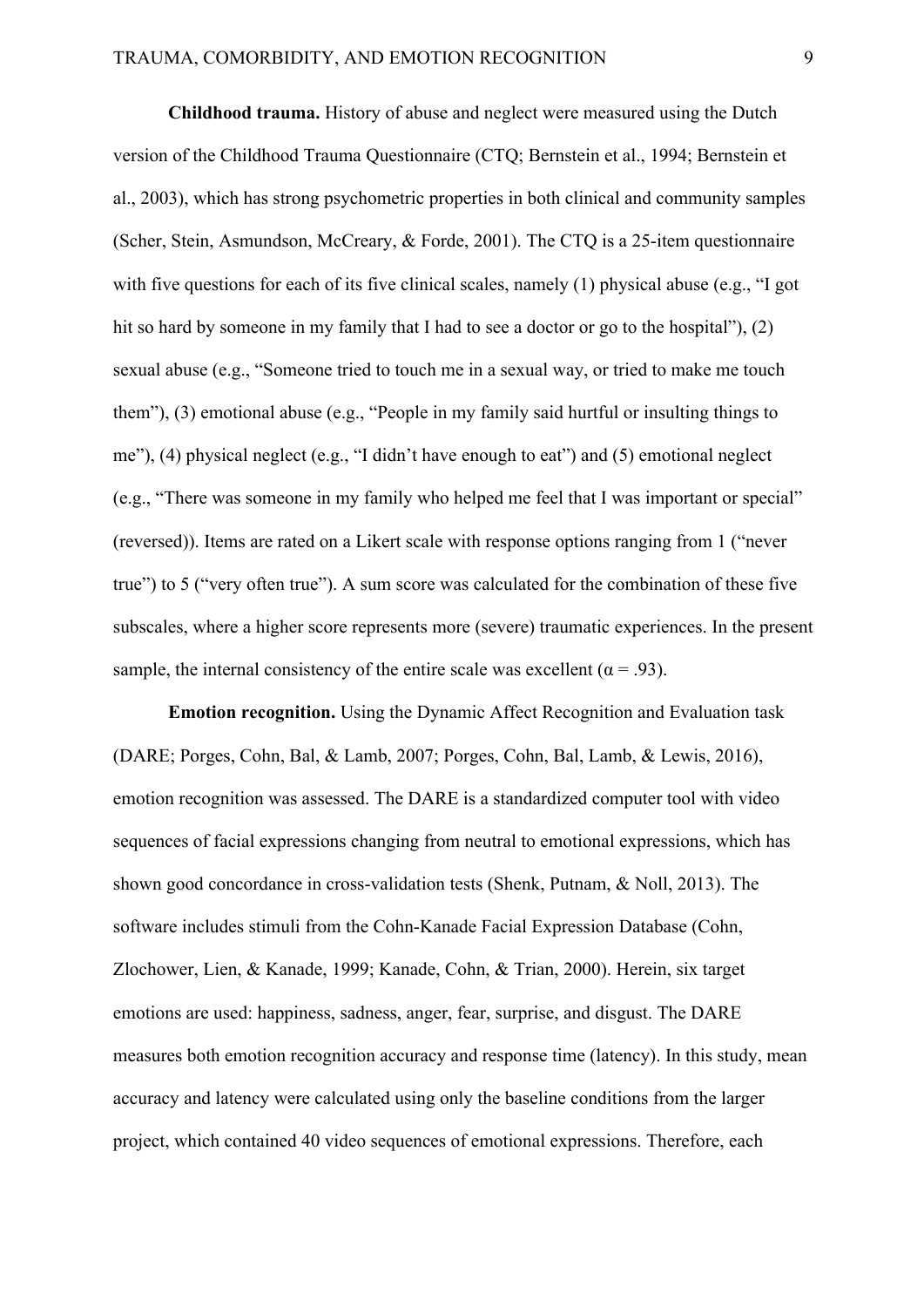participant in this study contributed accuracy and latency scores for 20 to 22 videos of emotional expressions, with two to four expressions for each of the six emotions.

# **Analyses**

The data was analyzed using a linear mixed-effects model approach with emotion recognition accuracy and latency as dependent variables. Accuracy refers to the percentage of emotions that were recognized correctly, whereas latency refers to the time it takes participants to correctly recognize the presented emotions. Here, both low accuracy and high latency are indicative of emotion recognition impairments. To ensure reliability, latency scores under 2 seconds were excluded prior to the analyses, as well were scores that were more than 2 seconds longer than the video sequence of the emotional expression. Since the 40 video sequences that were included in this study differed in length, percentage scores (raw latency score divided by the length of the corresponding video sequence) were calculated and used for the latency scores on each video sequence.

The predictor variables were trauma, comorbidity, and an interaction between these two variables. The trauma variable consisted of a sum score of the total scores on the five subscales of the CTQ, ranging from 25 to 125, and comorbidity was coded as a dichotomous variable (*0 = externalizing problems, 1 = comorbid externalizing and internalizing problems*). To account for possible variation in emotion recognition due to age differences, age was also included as a predictor variable in both analyses. The trauma and age variables were centered prior to the analyses.

For both analyses, Barr, Levy, Scheepers, and Tily's (2013) advice to use a maximal random effects structure was followed: the repeated-measures nature of the data was accordingly modeled by including a random intercept for video and participant, as well as random slopes for each of the fixed slopes (including the interaction term). Additionally, all possible random correlation terms among the random effects were included. When convergence warnings were encountered, the models were simplified by excluding these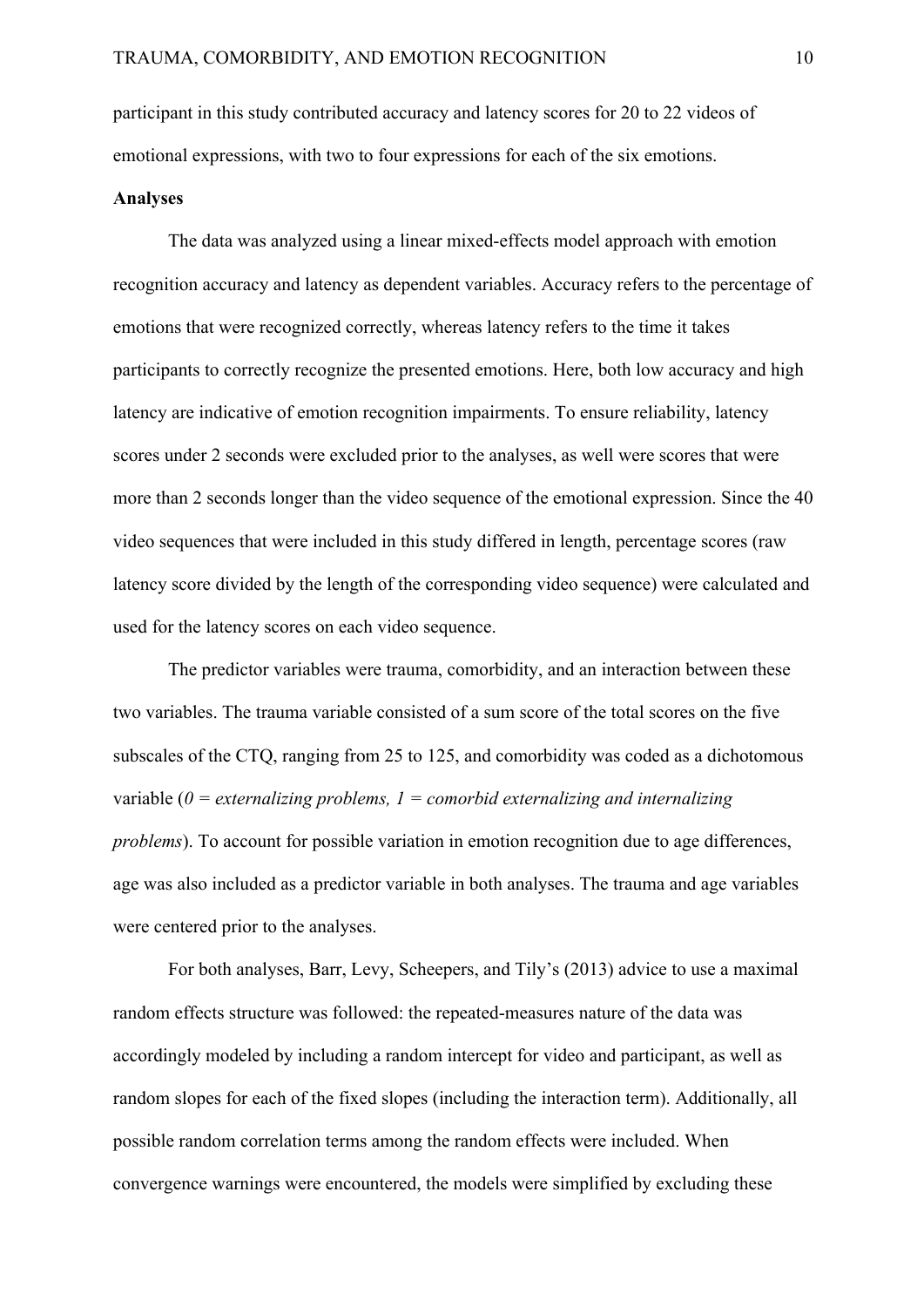random effects in a stepwise manner. To determine *p* values, the function mixed from the package afex was used (Singmann, Bolker, Westfall, & Aust, 2018; version 0.20.2), using Type 3 tests and the parametric bootstrap method (with 500 simulations), which in turn calls the function PBmodcomp from the package pbkrtest (Halekoh, & Højsgaard, 2014; version  $(0.4.7)$ .

#### **Results**

## **Descriptives**

Prior to the analyses, the normality of distributions of the included variables was assessed using visual inspections and Shapiro-Wilk tests. The distribution of the accuracy percentage scores was normal for both groups (externalizing disorders only,  $W(28) = .96$ ,  $p =$ .308; internalizing and externalizing disorders,  $W(33) = .96$ ,  $p = .314$ ), as was the distribution of the latency percentage scores (externalizing disorders only, *W*(28) = .98, *p* = .706; internalizing and externalizing disorders,  $W(33) = .96$ ,  $p = .275$ ). Trauma on the other hand was non-normally distributed in both groups (externalizing disorders only, *W*(28) = .87, *p* = .003; internalizing and externalizing disorders,  $W(33) = .89$ ,  $p = .004$ ). Further inspection showed that trauma was moderately positively skewed (skewness  $= 0.99$ ,  $SE = .31$ ). Since this was expected as a high score on this variable indicates severe trauma, and to maintain feasible interpretation, no data transformation was used. Table 1 presents the means and standard deviations of all the study variables.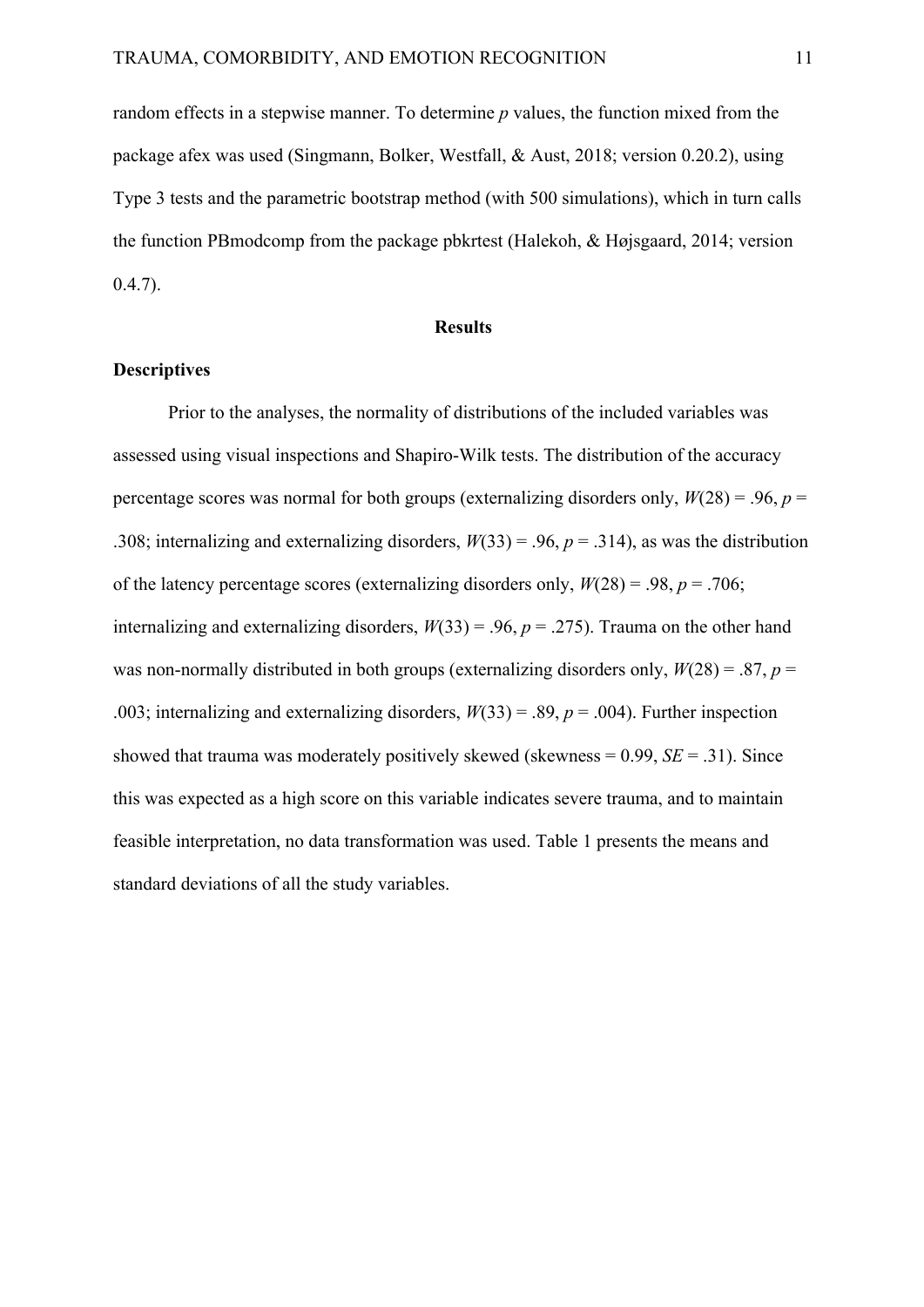## Table 1

|                       | Total sample<br>$(N=61)$ |       | <b>EXT</b>     |       | EXT and INT    |           |  |
|-----------------------|--------------------------|-------|----------------|-------|----------------|-----------|--|
|                       |                          |       | $(n = 28)$     |       | $(n=33)$       |           |  |
|                       | $\boldsymbol{M}$         | SD    | $\overline{M}$ | SD    | $\overline{M}$ | <b>SD</b> |  |
| Age (years)           | 16.38                    | 0.95  | 16.22          | 0.89  | 16.52          | 1.00      |  |
| Trauma <sup>a</sup>   | 45.56                    | 17.20 | 41.86          | 14.63 | 48.70          | 18.77     |  |
| Accuracy <sup>b</sup> | 72.61                    | 13.55 | 69.76          | 12.33 | 75.02          | 14.24     |  |
| Latency <sup>c</sup>  | 46.69                    | 9.45  | 46.85          | 9.95  | 46.55          | 9.17      |  |

*Descriptives of Included Study Variables*

 $Note.  $EXT = externalizing$  disorders;  $INT = internalizing$  disorders.$ 

<sup>a</sup>The sum score of the CTQ, ranging from 25 to 125. <sup>b</sup>The percentage of the accurate responses. <sup>c</sup>The latency percentage for correct responses.

## **Accuracy**

First, it was examined whether there was an effect of comorbidity and trauma on emotion recognition accuracy. The data were analyzed with a linear mixed-effects model approach, using the glmer function of the lme4 package (version 1.1.17; Bates, Maechler, Bolker, & Walker, 2015) in R (R Core Team, 2018). The model included a fixed intercept, a fixed slope for the factor Comorbidity (coded using sum-to-zero contrasts, with Externalizing and Internalizing Disorders coded as -1 in all factor contrasts), fixed slopes for the continuous variables Trauma and Age (these were centered prior to inclusion), and a fixed slope for the interaction between Comorbidity and Trauma. To obtain convergence for this model, it was necessary to standardize the Trauma and Age variables, and exclude the random correlation terms for video, as well as the random slopes for the fixed effect of the interaction term and the fixed effect for Comorbidity. Before investigating the significance of the included effects, diagnostic plots were generated and percentages of scaled residuals were inspected to check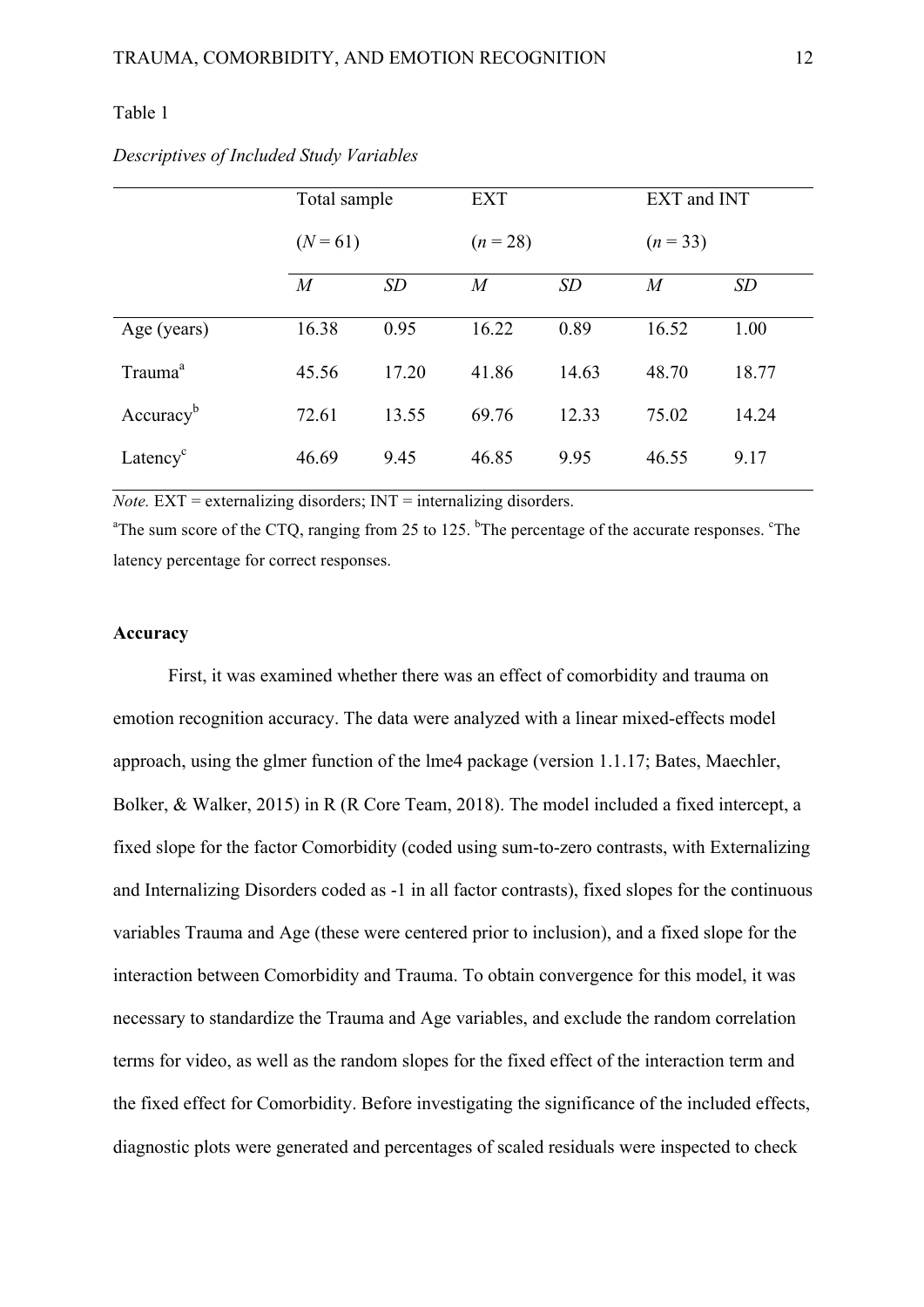model assumptions and thus test the accuracy of the model described above. These indicated that the model adhered to assumptions and provided no reasons for concern regarding the reliability of the found results.

With respect to the research question, no significant main or interaction effects were observed. The direct effect of comorbidity on accuracy was not significant ( $b = -0.19$ , *SE* = 0.11,  $\chi^2$  = 2.82, *p* = .123), indicating no differences in emotion recognition accuracy between adolescents with or without a comorbid internalizing disorder. There also was no significant main effect of trauma on accuracy ( $b = 0.05$ ,  $SE = 0.11$ ,  $\chi^2 = 0.17$ ,  $p = .727$ ), suggesting that there were no significant differences in emotion recognition accuracy between adolescents with a higher level of trauma compared to those with a lower level of trauma. Most importantly, the interaction effect of comorbidity and trauma on accuracy was not significant  $(b = 0.07, SE = 0.12, \chi^2 = 0.35, p = .605)$ . Put differently, there was no difference in emotion recognition accuracy for adolescents with different combinations of comorbidity and trauma. Last, as regards the control variable, there was no significant main effect of age on emotion recognition accuracy ( $b = -0.05$ ,  $SE = 0.11$ ,  $\chi^2 = 0.18$ ,  $p = .714$ ), indicating no difference in emotion recognition accuracy between younger and older participants.

Since past research has regularly shown differences in emotion recognition between distinct emotions, the means of the accuracy percentages were examined for each of the six emotions. An overview of these descriptive statistics is found in Table 2. To investigate whether these means were significantly different between the two subsamples, a MANOVA was conducted in SPSS with the overall accuracy percentages for each of the six emotions as dependent variables, comorbidity as a fixed effect, and trauma as well as the Trauma x Comorbidity interaction as covariates. Assumptions of multivariate normality and homogeneity of covariance matrices were checked and met. Using Pillai's trace statistic, there was no significant effect of comorbidity on emotion recognition accuracy,  $V = 0.17$ ,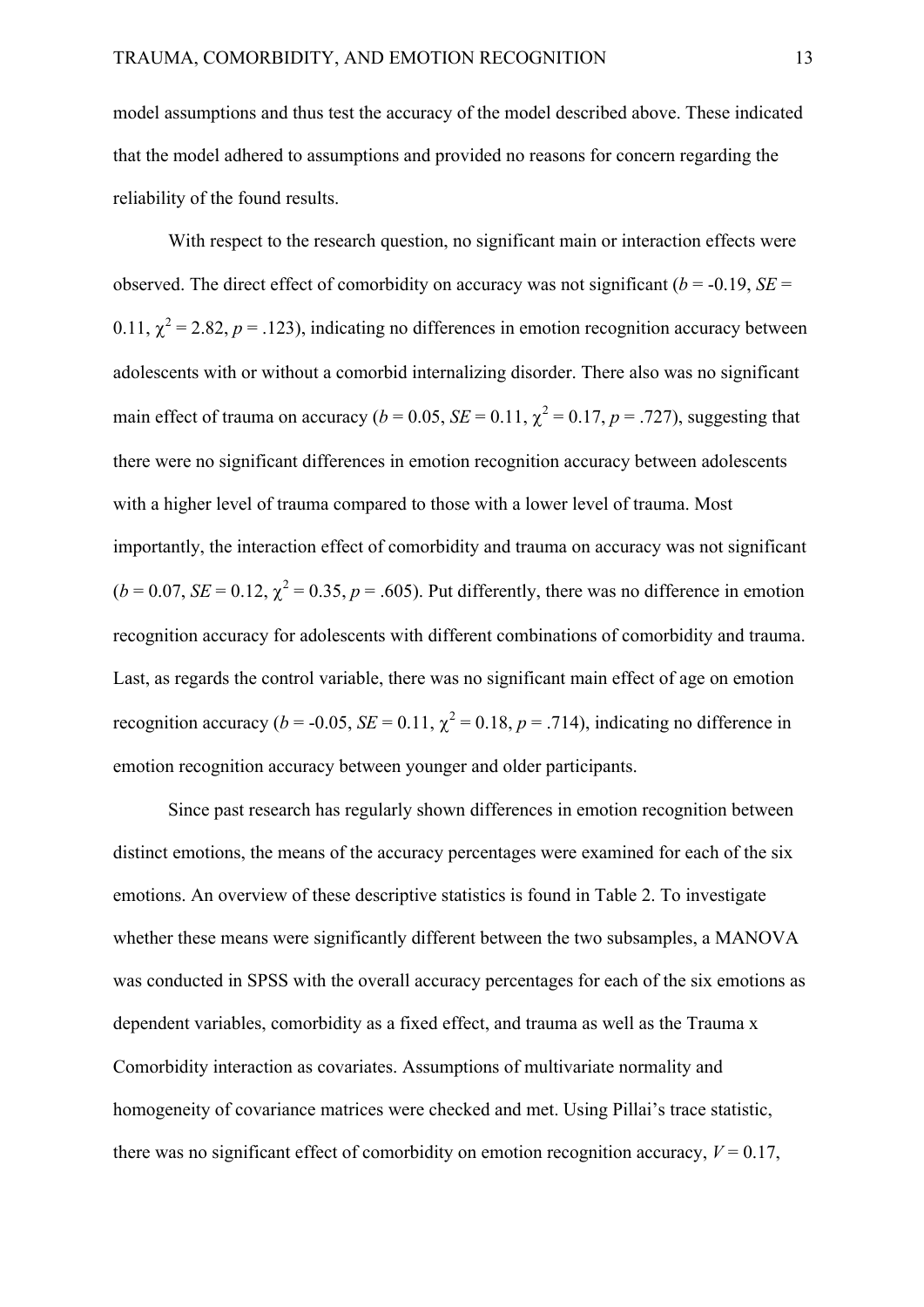$F(6, 51) = 1.72$ ,  $p = .136$ , or trauma,  $V = 0.04$ ,  $F(6, 51) = 0.35$ ,  $p = .909$ , or the interaction between comorbidity and trauma on emotion recognition accuracy,  $V = 0.14$ ,  $F(6, 51) = 1.42$ ,  $p = 0.225$ .

### Table 2

|  | Descriptive statistics of recognition accuracy for each emotion |  |  |
|--|-----------------------------------------------------------------|--|--|
|  |                                                                 |  |  |

|           | Total sample   |               |                  | <b>EXT</b>    | EXT and INT    |               |  |
|-----------|----------------|---------------|------------------|---------------|----------------|---------------|--|
| Emotion   | $\overline{N}$ | M(SD)         | $\boldsymbol{N}$ | M(SD)         | $\overline{N}$ | M(SD)         |  |
| Anger     | 61             | 75.27 (29.46) | 28               | 71.43 (29.70) | 33             | 78.54 (29.32) |  |
| Disgust   | 61             | 64.48 (31.66) | 28               | 53.57 (32.98) | 33             | 73.74 (27.73) |  |
| Fear      | 61             | 45.36 (33.18) | 28               | 44.35 (31.27) | 33             | 46.21 (35.18) |  |
| Happiness | 61             | 92.90 (15.20) | 28               | 94.35 (14.71) | 33             | 91.67 (15.73) |  |
| Sadness   | 61             | 76.78 (24.87) | 28               | 79.46 (23.18) | 33             | 74.49 (26.35) |  |
| Surprise  | 60             | 81.53 (27.32) | 28               | 79.76 (29.70) | 32             | 83.07 (25.44) |  |

*Note.* Accuracy = the percentage of the accurate responses;  $EXT$  = externalizing disorders;  $INT$  = internalizing disorders.

## **Latency**

Second, it was examined whether there was an effect of comorbidity and trauma on emotion recognition latency for correct responses. This was analyzed with a linear mixedeffects model approach as well, using the lmer function of the lme4 package (version 1.1.17; Bates, Maechler, Bolker, & Walker, 2015) in R (R Core Team, 2018). The model setup for this analysis was identical to that of the abovementioned accuracy model. No convergence warnings were encountered for this model, and therefore all possible random effects could be included. Before investigating the significance of the included effects, to check model assumptions and thus test the accuracy of the model, diagnostic plots were generated and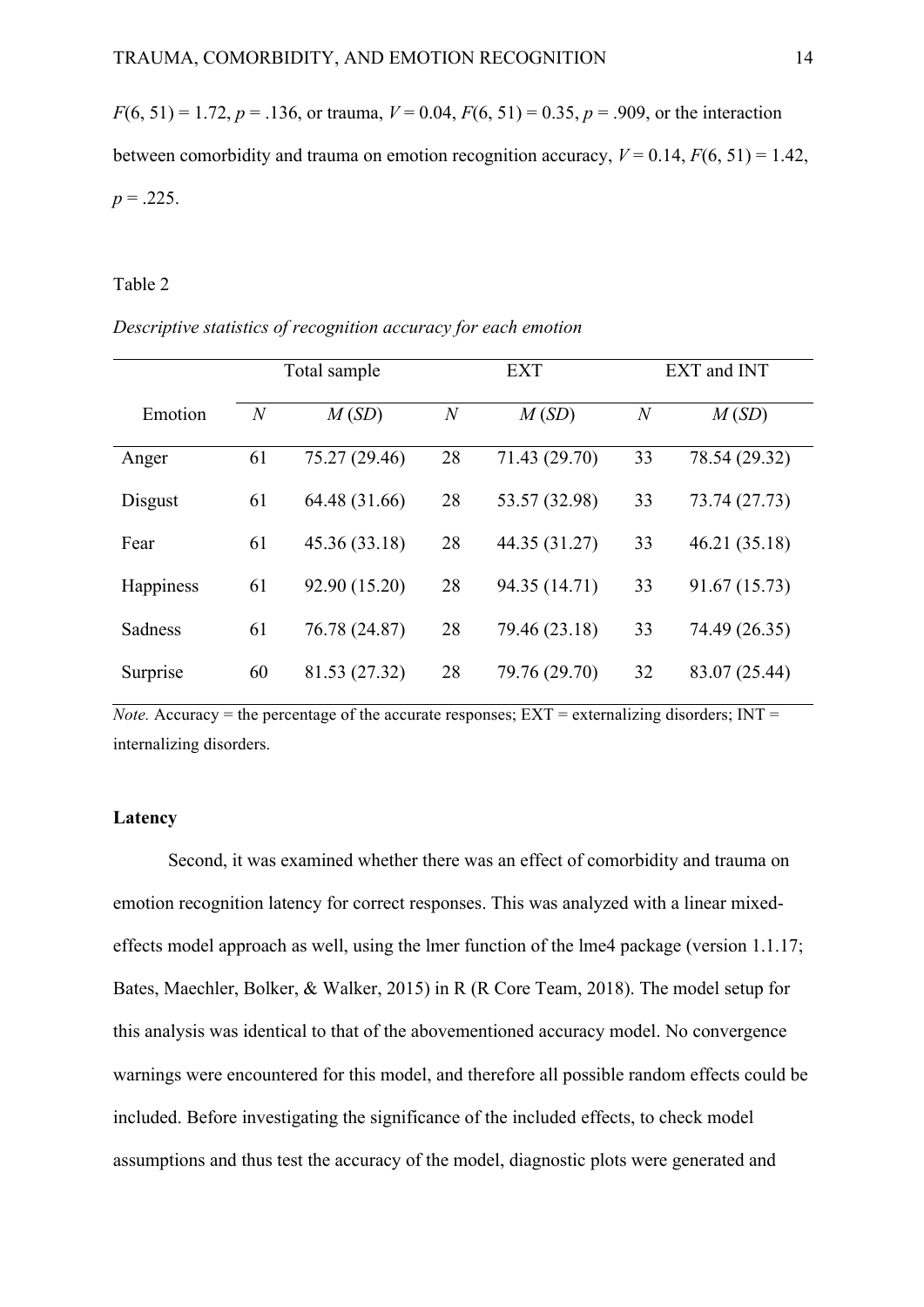percentages of scaled residuals were inspected. As regards the latter, 1.09 percent of the scaled residuals had a value above 3. To confirm that the present findings were robust, *p*  values were computed for an identical model using a data frame that excluded the cases with scaled residuals above 3. These recalculated *p* values showed that compared to the full data frame, excluding these cases had no influence on the significance of the included effects. For this reason, these cases were included in the analysis. The diagnostic plots indicated that the model adhered to other assumptions and did not provide reasons for concern regarding the interpretation of the results.

With respect to the research question, no significant main or interaction effects were observed. The direct effect of comorbidity on latency was not significant ( $b = 0.30$ , *SE* = 1.30,  $\chi^2$  = 0.06, *p* = .823), suggesting that there were no differences in emotion recognition latency between adolescents with and without a comorbid internalizing disorder. There also was no significant main effect of trauma on latency ( $b = -0.07$ ,  $SE = 0.08$ ,  $\chi^2 = 0.87$ ,  $p =$ .366). Put differently, there were no significant differences in emotion recognition latency between adolescents with a higher level of trauma compared to those with a lower level of trauma. Most importantly, the interaction effect of comorbidity and trauma was not significant ( $b = -0.04$ ,  $SE = 0.08$ ,  $\chi^2 = 0.28$ ,  $p = .635$ ), indicating no difference in emotion recognition latency for adolescents with different combinations of comorbidity and trauma. Last, as regards the control variable, there was no significant main effect of age on emotion recognition latency ( $b = -0.11$ ,  $SE = 1.39$ ,  $\chi^2 = 0.01$ ,  $p = .958$ ), indicating no difference in emotion recognition latency between younger and older participants.

To explore differences in emotion recognition between the six emotions, the means of the latency percentages for correct responses were examined for each of the six emotions. An overview of these descriptive statistics is found in Table 3. To investigate whether these means were significantly different between the two subsamples, a MANOVA was conducted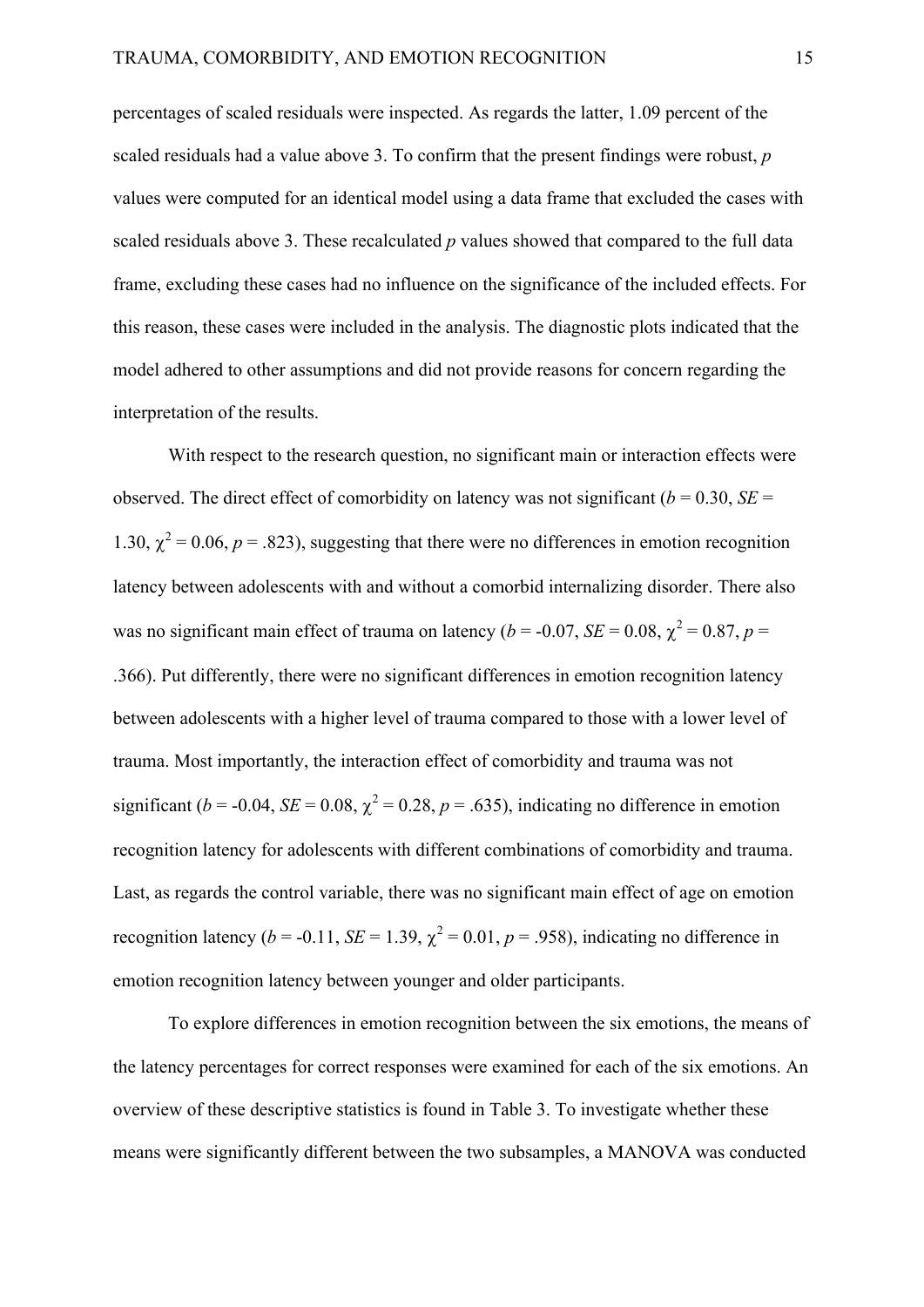in SPSS with an identical setup as that for accuracy, using the overall latency percentages for each of the six emotions as dependent variables. Assumptions of multivariate normality and homogeneity of covariance matrices were checked and met. Since latency percentages were calculated for correct responses, only the 38 participants who had latency scores for all emotions were included (i.e., the participants that labeled at least one expression per emotion correctly). Using Pillai's trace statistic, there was a significant effect of comorbidity on emotion recognition latency,  $V = 0.34$ ,  $F(6, 29) = 2.49$ ,  $p = .046$ ,  $\eta_p^2 = .34$ , but not of trauma,  $V = 0.29$ ,  $F(6, 29) = 1.94$ ,  $p = 0.108$ , nor the interaction between comorbidity and trauma on emotion recognition latency,  $V = 0.30$ ,  $F(6, 29) = 2.11$ ,  $p = .083$ .

#### Table 3

| Descriptive statistics of latency for each emotion |  |
|----------------------------------------------------|--|
|                                                    |  |

|           | Total sample   |               | <b>EXT</b>       |               | EXT and INT    |               |  |
|-----------|----------------|---------------|------------------|---------------|----------------|---------------|--|
|           | $\overline{N}$ | M(SD)         | $\boldsymbol{N}$ | M(SD)         | $\overline{N}$ | M(SD)         |  |
| Anger     | 58             | 46.34 (12.72) | 27               | 50.20 (13.70) | 31             | 42.97 (10.94) |  |
| Disgust   | 56             | 57.52 (15.89) | 23               | 55.54 (17.20) | 33             | 58.89 (15.02) |  |
| Fear      | 47             | 53.58 (11.67) | 22               | 51.46 (9.52)  | 25             | 55.45 (13.18) |  |
| Happiness | 61             | 42.55 (11.49) | 28               | 43.05 (11.90) | 33             | 42.12 (11.30) |  |
| Sadness   | 60             | 42.89 (12.69) | 28               | 40.72 (11.87) | 32             | 44.75 (13.26) |  |
| Surprise  | 57             | 43.01 (11.40) | 26               | 44.26 (12.39) | 31             | 41.96 (10.59) |  |

*Note.* Latency = the latency percentage for correct responses;  $EXT$  = externalizing disorders;  $INT$  = internalizing disorders.

Follow-up univariate ANOVAs with comorbidity as grouping factor and emotion recognition latency were conducted to explore specific differences. A significant effect of comorbidity on emotion recognition latency for anger was found,  $F(1, 34) = 5.50$ ,  $p = .025$ , *d*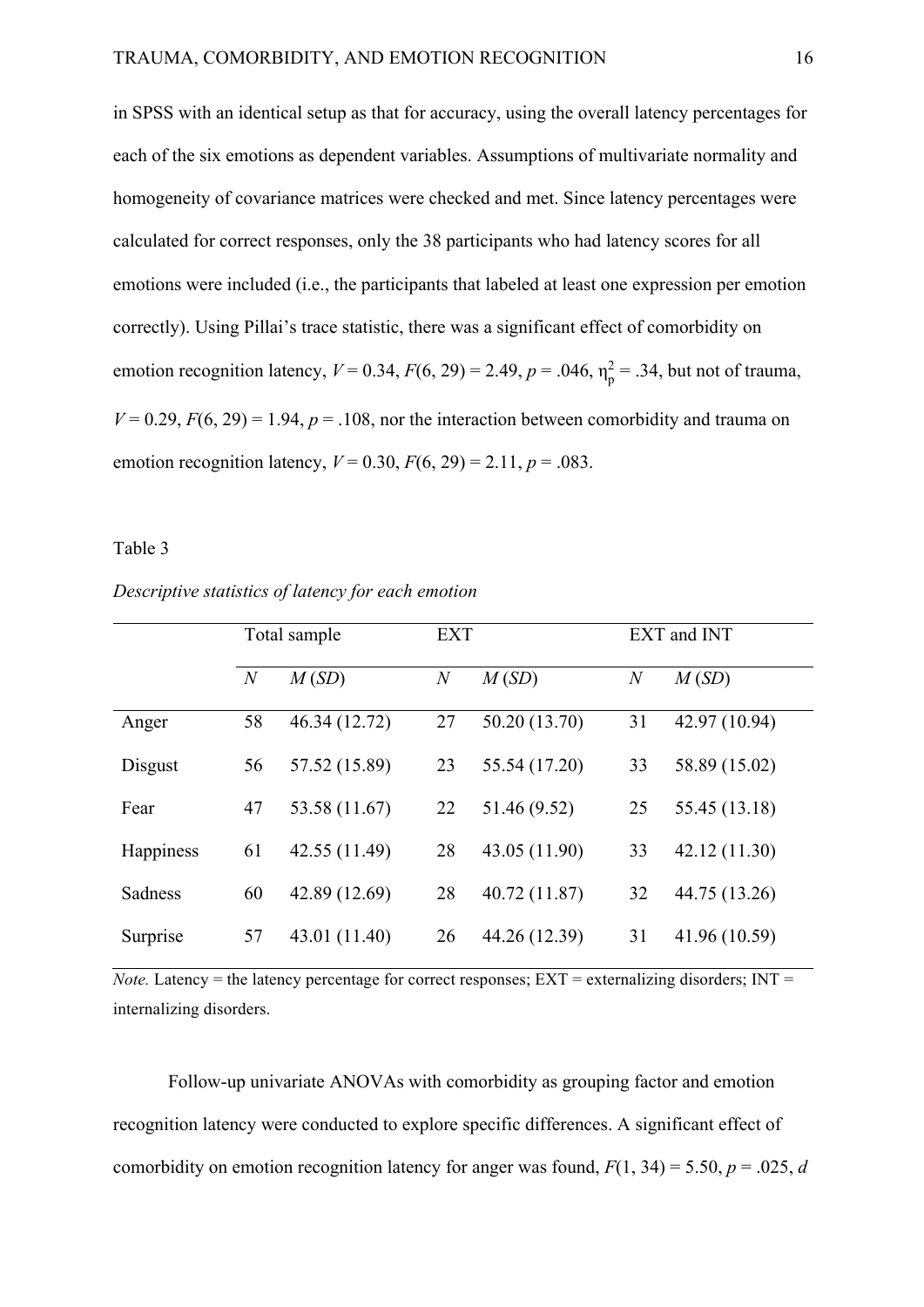= .58. Adolescents with externalizing and internalizing disorders were significantly faster in recognizing angry facial expressions ( $M = 44.09$ ,  $SD = 9.16$ ) than those with externalizing disorders only  $(M = 48.92, SD = 13.79)$ . There were no significant effects of comorbidity on emotion recognition latency for the other emotions, namely disgust,  $F(1, 34) = 0.26$ ,  $p = .611$ , fear,  $F(1, 34) = 0.25$ ,  $p = .618$ , happiness,  $F(1, 34) = 0.25$ ,  $p = .622$ , sadness,  $F(1, 34) = 0.22$ ,  $p = .643$ , and surprise,  $F(1, 34) = 0.40$ ,  $p = .532$ .

## **Discussion**

The present study was the first to examine the role of trauma in the association between (comorbid) psychopathology and emotion recognition. Unexpectedly, there was no difference found in overall emotion recognition accuracy or latency between adolescents with externalizing disorders and a history of trauma, compared to those without a history of trauma. These findings differ from those of previous studies, in which children and adolescents who were abused and neglected in their past performed worse on emotion recognition tasks than controls (Leist & Dadds, 2009; Pollak et al., 2000; Pollak & Sinha, 2002).

It might truly be the case that there are no differences in emotion recognition abilities for this specific group. Perhaps trauma does not play a role in emotion recognition for adolescents who have externalizing disorders, because the overall prevalence of trauma is higher in this population compared to community samples (e.g., Jennings, Piquero, & Reingle, 2012; Wilson et al., 2013), that are most often used in the existing literature on the consequences of childhood trauma. For instance, in the present sample, the majority of participants (73.77%) indicated that they experienced something really bad in their past, such as a fire, a dangerous accident, or an attack by someone (as indicated on the MINI-KID; Jonker et al., 2010). A comparison with a large community sample of male adults between 18 and 24 years old ( $n = 460$ ; Scher et al., 2001) shows that the present sample had higher and more varied overall trauma scores (regardless of comorbidity) than the community sample.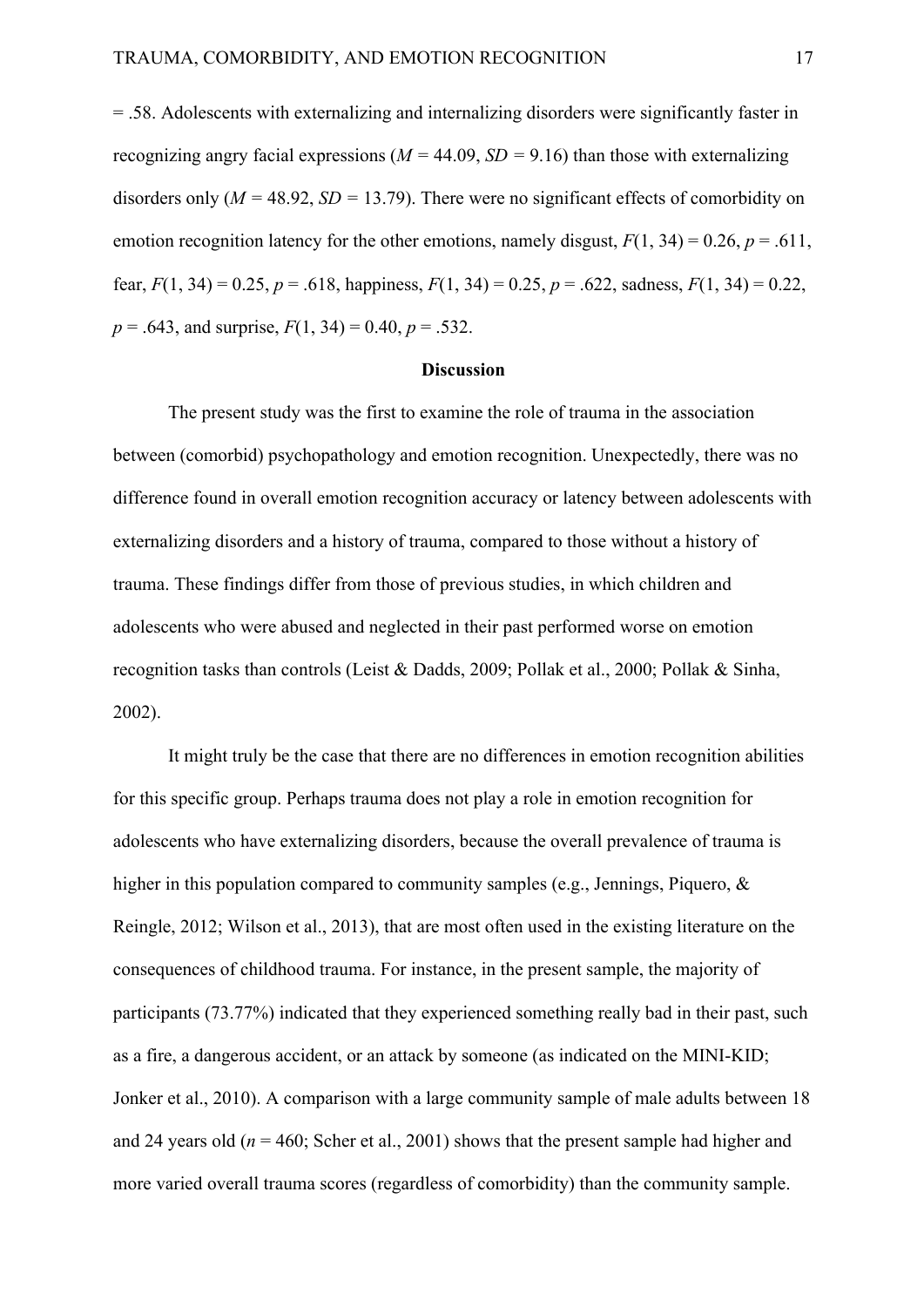More specifically, the present sample had higher mean scores for all subscales of the CTQ than the community sample, especially for the subscale Emotional Neglect. However, note that it is unknown whether this are significant differences and that there is an age difference between the two groups. Therefore, because of high levels of both childhood trauma and externalizing problems in the present population, it seems difficult to distinguish the possible differences in emotion recognition due to either trauma or externalizing disorders.

Nonetheless, the type of maltreatment seems to influence the ability to recognize specific emotions as well. Whereas physical abuse is associated with better recognition of anger, physical neglect is associated with difficulties in discriminating between emotional expressions (Pollak et al., 2000; Pollak & Sinha, 2002). It is possible that those types of maltreatment have counteracting effects, as appeared to be the case for the combination of specific disorders, namely conduct disorder and anxiety disorders, in the study by Short et al. (2016). Potentially, these differences and counteracting effects exist for different types of trauma as well, but could not be revealed due to the aggregation of the different trauma types. Future research could investigate these specific effects for distinct trauma types and emotions in a similar population and elucidate the present findings.

Furthermore, there was no influence of comorbid internalizing disorders on the relationship between trauma and overall emotion recognition accuracy or latency in adolescents with externalizing disorders. In other words, adolescents with externalizing disorders and a history of trauma who also suffered from a comorbid internalizing disorder performed similarly on an emotion recognition task as those who did not suffer from a comorbid internalizing disorder. Given the inconclusive findings regarding internalizing problems and emotion recognition, no specific hypothesis had been formulated for this research question.

The present results provide partial support for the findings of the review by Bourke et al. (2010), in which it was concluded that there is limited evidence of reduced general or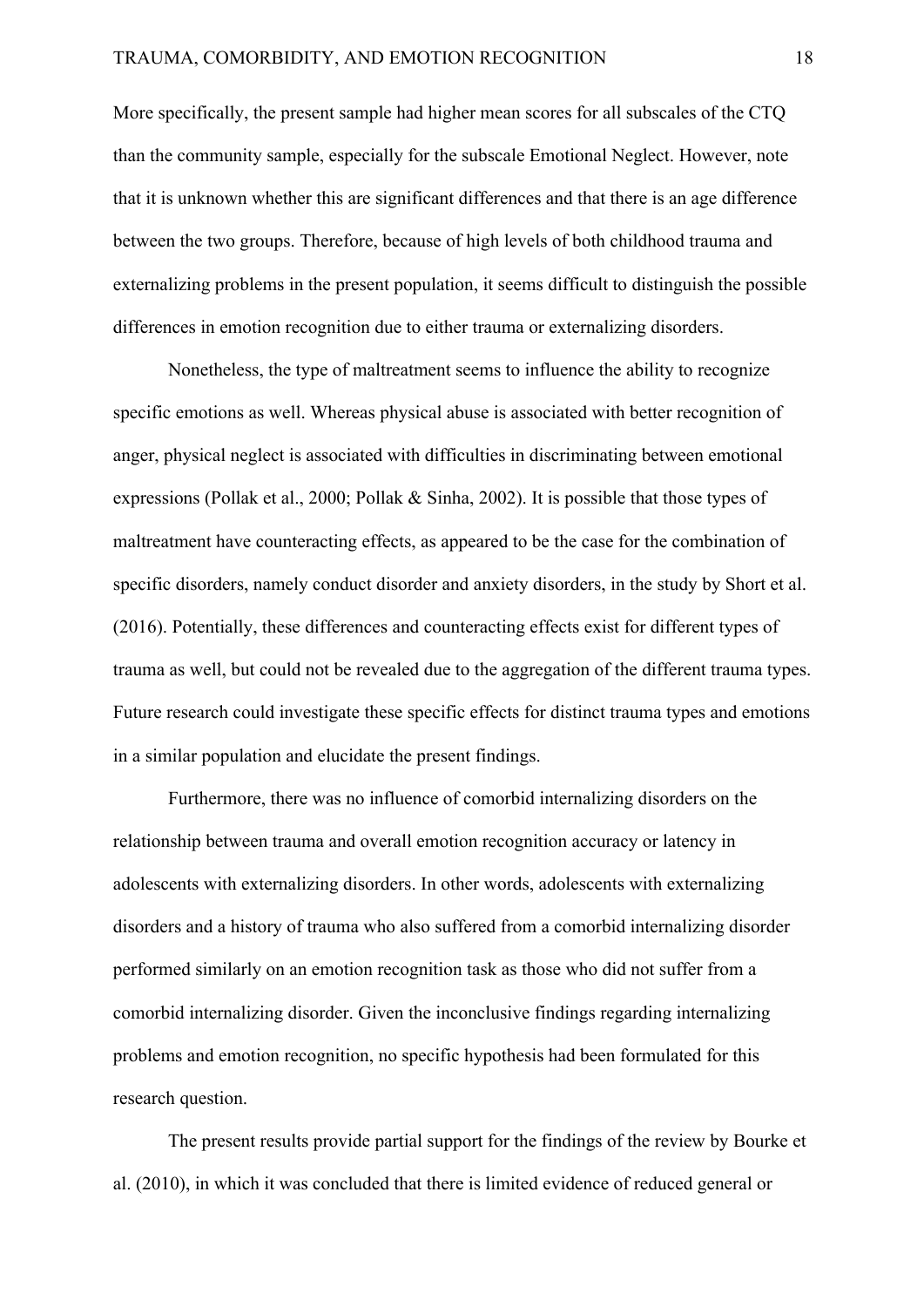emotion-specific recognition accuracy in major depression. However, a later meta-analysis of emotion recognition in depression by Dalili et al. (2015) showed an impairment in the recognition of all basic emotions except for sadness. As regards anxiety disorders, a recent systematic review described that some authors have found that children and adolescents with anxiety disorders are more likely to make errors in recognizing emotional facial expressions, whereas others have found that these children and adolescents have a greater attentional bias towards fearful or angry expressions (Collin et al., 2013). Thus, the association between internalizing problems and emotion recognition remains elusive because of the previous conflicting findings. The present outcomes add to the earlier results by showing no evidence of general emotion recognition deficits in adolescents with comorbid internalizing problems and externalizing problems, compared to those with externalizing problems only, even when trauma is taken into account as well. Future studies might disentangle these inconclusive findings by examining specific combinations of externalizing and internalizing disorders for distinct emotions.

As for those specific emotions, only significant results regarding the recognition of anger were discovered in the present study. It was found that adolescents with externalizing and internalizing disorders were significantly faster in correctly recognizing facial expressions of anger, compared to adolescents with externalizing disorders only. This result is partly in line with what was found by Leist and Dadds (2009), namely that emotional problems were associated with better recognition of specifically sadness and anger, whereas antisocial behavior was related to better recognition of fearful facial expressions. However, Leist and Dadds (2009) examined emotion recognition accuracy, whereas the present finding was based on emotion recognition latency. Furthermore, adolescents with antisocial behavior and emotional problems (excluding those that pose as serious risk of harm to self or others) were compared with a community sample in their study, whereas the present study specifically compared adolescents with externalizing disorders and those with comorbid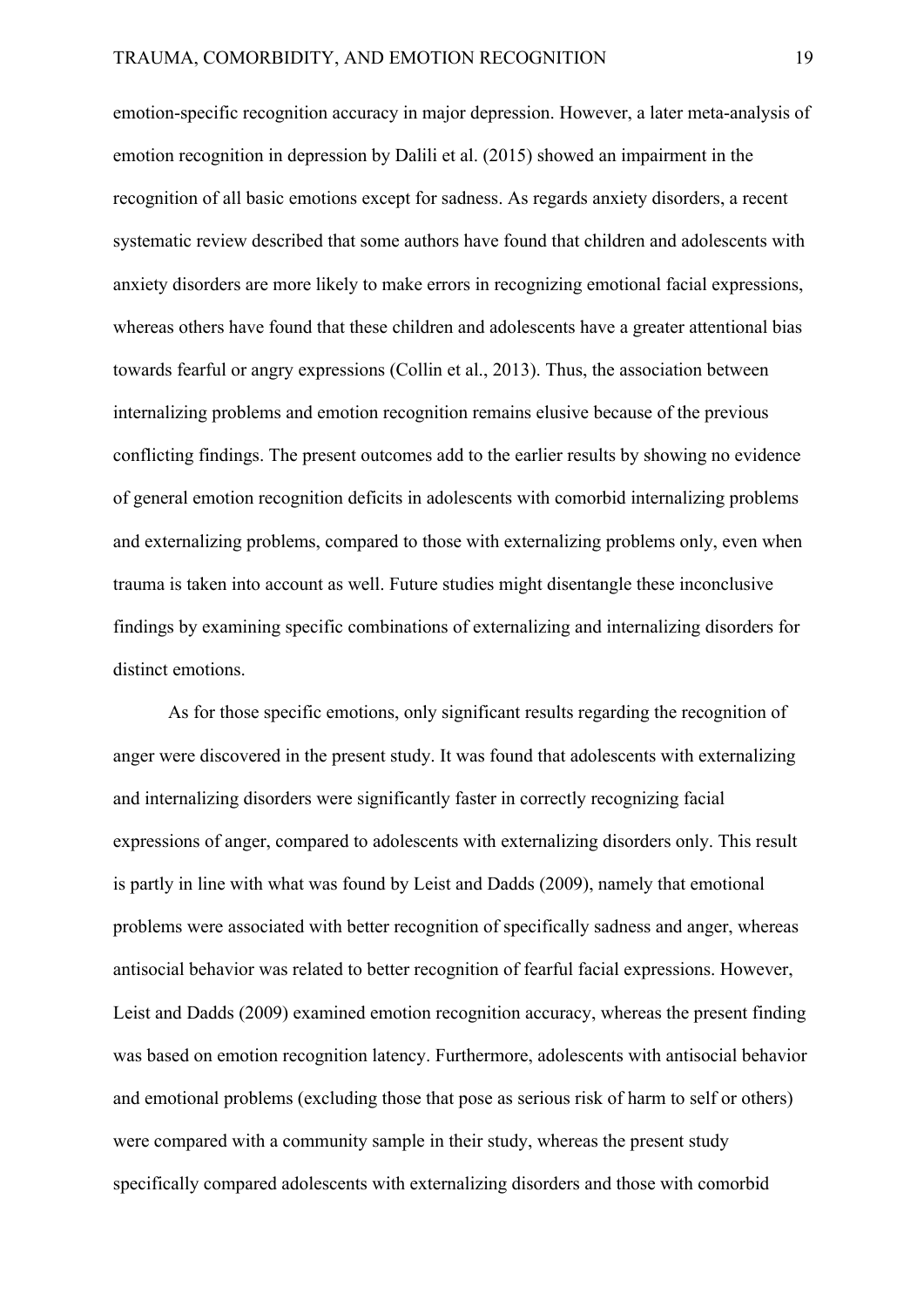internalizing disorders (both admitted to residential youth care facilities for behavioral problems). Therefore, the present results show that the distinct association between emotional problems and enhanced recognition of anger is also found in adolescents with externalizing disorders, even though that only seems to apply to recognition speed in this population.

This finding is also partly in agreement with a previous study showing a negative and aggressive attentional bias in adolescents with antisocial behavior (Cima, Vancleef, Lobbestael, Meesters, & Korebrits, 2014). According to Crick and Dodge (1994), aggressive behavior emerges from a tendency to interpret other people's intentions as negative, aggressive and hostile. This tendency could explain why adolescents with externalizing disorders outperform those without behavioral problems in the fast and accurate recognition of angry facial expressions. However, since a negative interpretation bias is associated with CU traits, especially in delinquent adolescents (Cima et al., 2014), one would expect this to hold true in adolescents with externalizing disorders particularly, as opposed to those with comorbid internalizing problems. Future studies should examine whether comorbid internalizing problems are related to a negative attentional bias in adolescents with externalizing problems to clarify the present findings.

The present study has several strengths and limitations. A notable strength of the study is the reliability and validity of the used instruments. Both the MINI-KID, used to assess psychopathology, and the CTQ, used to measure childhood trauma, have strong psychometric properties in both clinical and community samples (Duncan et al., 2017; Scher et al., 2001). The DARE, used to assess emotion recognition, has shown good concordance in cross-validation tests in the past (Shenk et al., 2013). Thus, the present findings are based on a methodologically sound foundation. Furthermore, the use of both accuracy and latency scores to assess emotion recognition skills made it possible to describe the speed with which emotions were correctly recognized, whereas most previous studies solely described the emotion recognition accuracy. Real-life emotion recognition should occur at high speed,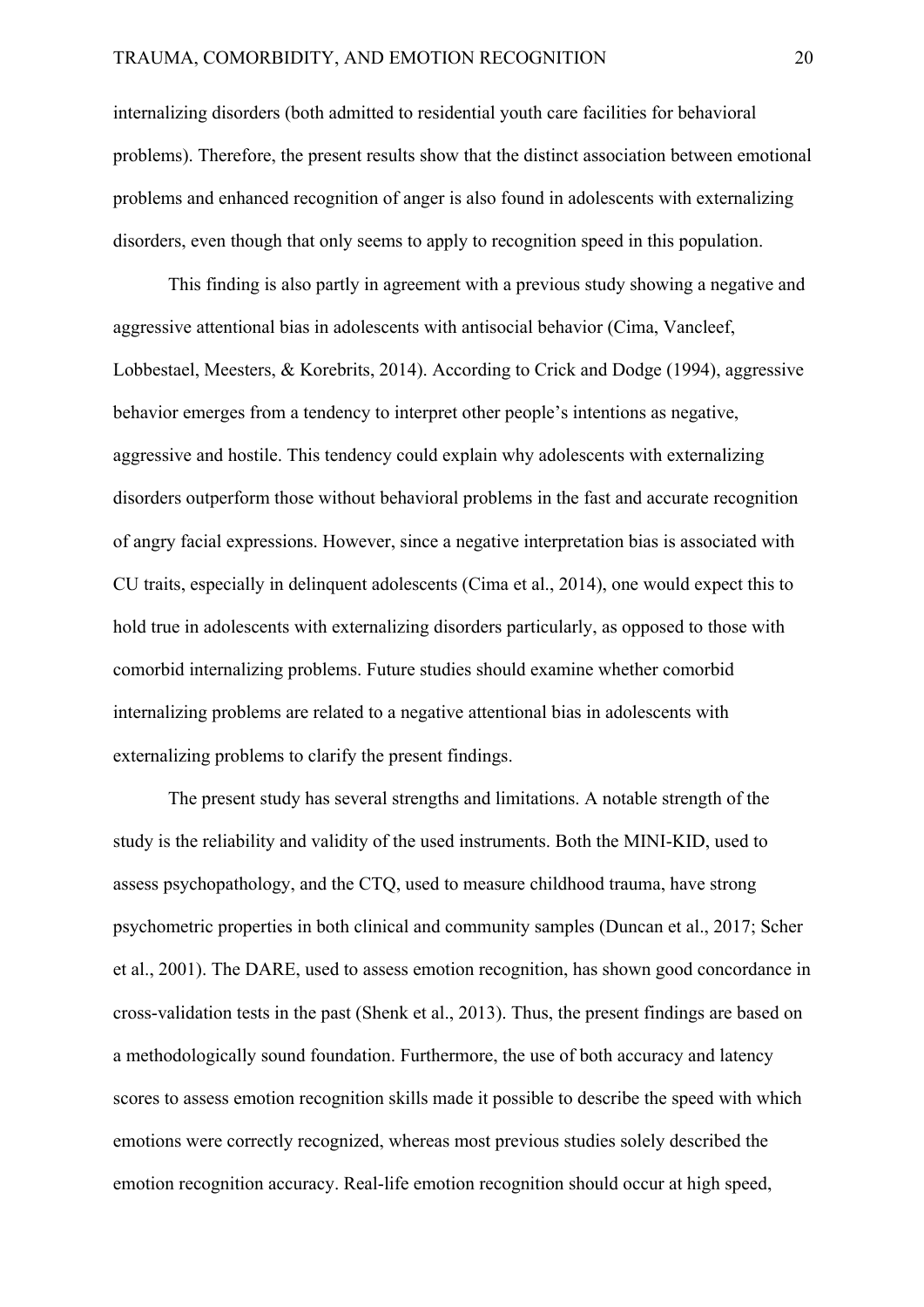since some emotional expressions appear and disappear quickly (micro expressions; Ekman, 2003). Thus, including latency scores provided a more comprehensive picture of emotion recognition skills in adolescents with externalizing disorders. Last, the sample that was included in the present is study is unique within the research on this topic. The use of this clinical sample, with high levels of externalizing problems, was suitable to answer the research questions that were central to this study.

An important limitation of this study is the use of aggregated scores for trauma and comorbidity. Since previous research has emphasized that emotion recognition abilities differ depending on the type of emotion, trauma, and disorder, it is possible that specific differences in adolescents' emotion recognition abilities are not revealed in the present study due to this aggregation. However, the sample size and consequently, the power of the present study was not sufficient to conduct the amount of analyses necessary to examine the specific types of childhood trauma. Future studies could further disentangle the present findings by exploring interactions between specific types of emotions, trauma, and disorders on emotion recognition abilities in a larger sample of adolescents. Moreover, the current study lacked a control group. Therefore, no statements can be made about significant differences between the present clinical population, adolescents with externalizing disorders living in residential youth care, and the general population. Whether emotion recognition abilities significantly differ between these two groups when childhood trauma and comorbidity is taken into account, remains to be investigated by future studies. Lastly, only boys were included in this study. Although externalizing symptoms are more prevalent in boys than girls (Keiley et al., 2003), generalization of the present findings to adolescent girls with externalizing disorders is inadvisable, since past research found gender differences in emotion recognition abilities (Hall & Matsumoto, 2004). To overcome this limitation, future research should include both genders when investigating comorbidity, trauma, and emotion recognition abilities in adolescents.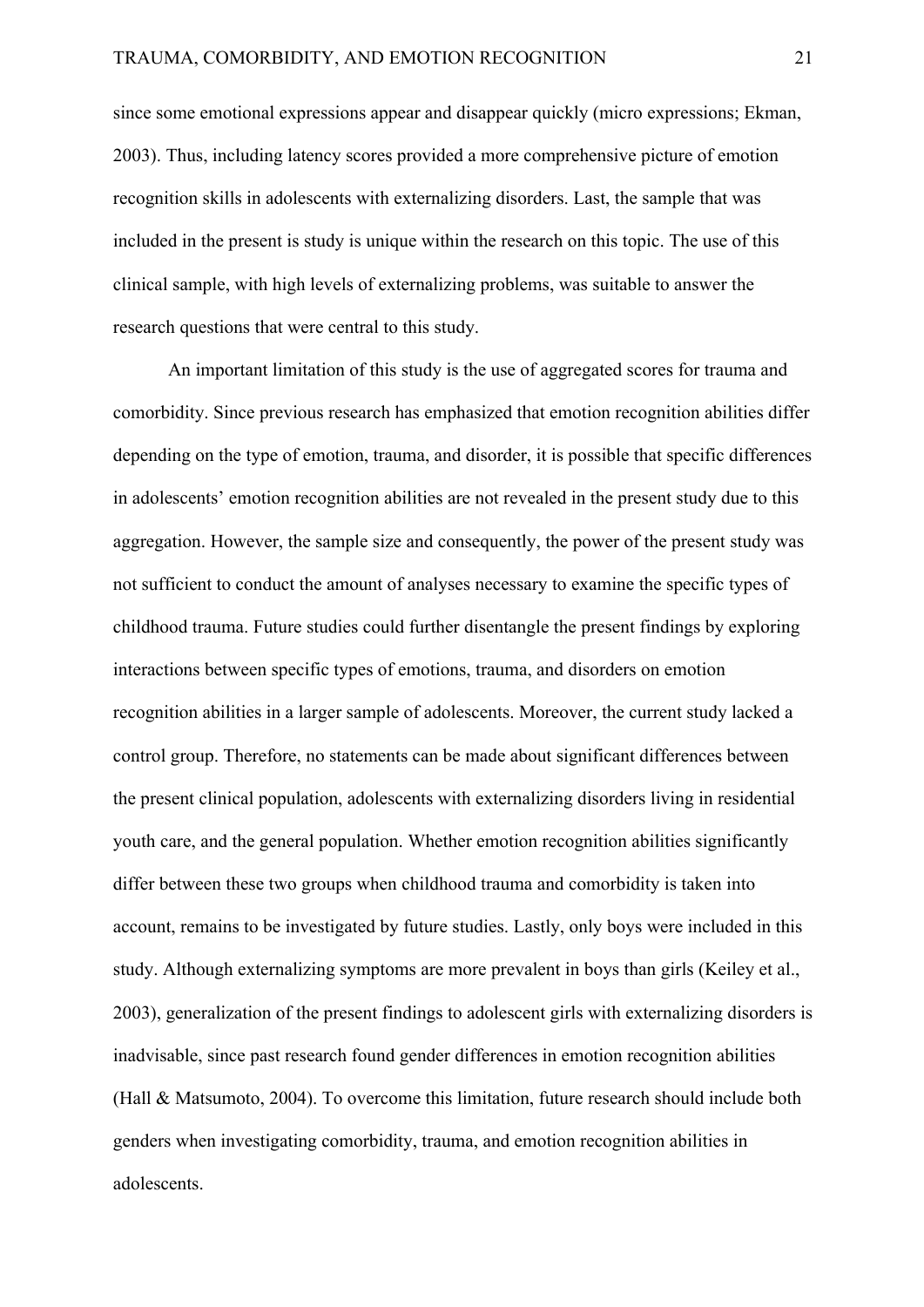Irrespectively of these limitations, this study has several implications. The present study is the first to examine the role of different types of trauma in the association between (comorbid) psychopathology and emotion recognition. By examining emotion recognition for externalizing and internalizing problems in general, the findings of this study clarify past findings from a broader perspective, and could thus provide a theoretical foundation for research on specific disorders. Furthermore, by further demonstrating the complexity and inconsistencies in the existing literature, the need for future research on specific trauma types and their interaction with specific disorders on emotion recognition abilities of adolescents is illustrated. Since past research has shown that strengthening social skills, of which emotion recognition is an important part, is associated with a decrease in both externalizing and internalizing problems (Leist & Dadds, 2009), providing a scientific foundation for future interventions for those who are in need of them, is an important matter.

In conclusion, the present study found no difference in overall emotion recognition accuracy or latency between adolescents with externalizing disorders and a history of trauma, compared to those without a history of trauma. Furthermore, there was no influence of comorbid internalizing disorders on the relationship between trauma and overall emotion recognition accuracy or latency in adolescents with externalizing disorders. As for specific emotions, it was found that adolescents with externalizing and internalizing disorders were significantly faster in correctly recognizing facial expressions of anger, compared to adolescents with externalizing disorders only, therewith partly replicating previous findings on the distinct association between emotional problems and enhanced recognition of anger. The present study could form a theoretical foundation for research on specific disorders and trauma types by describing emotion recognition for externalizing and internalizing problems, as well as childhood maltreatment in general. Therefore, the findings of this study clarify past findings from a broader perspective. However, these also illustrate the need for future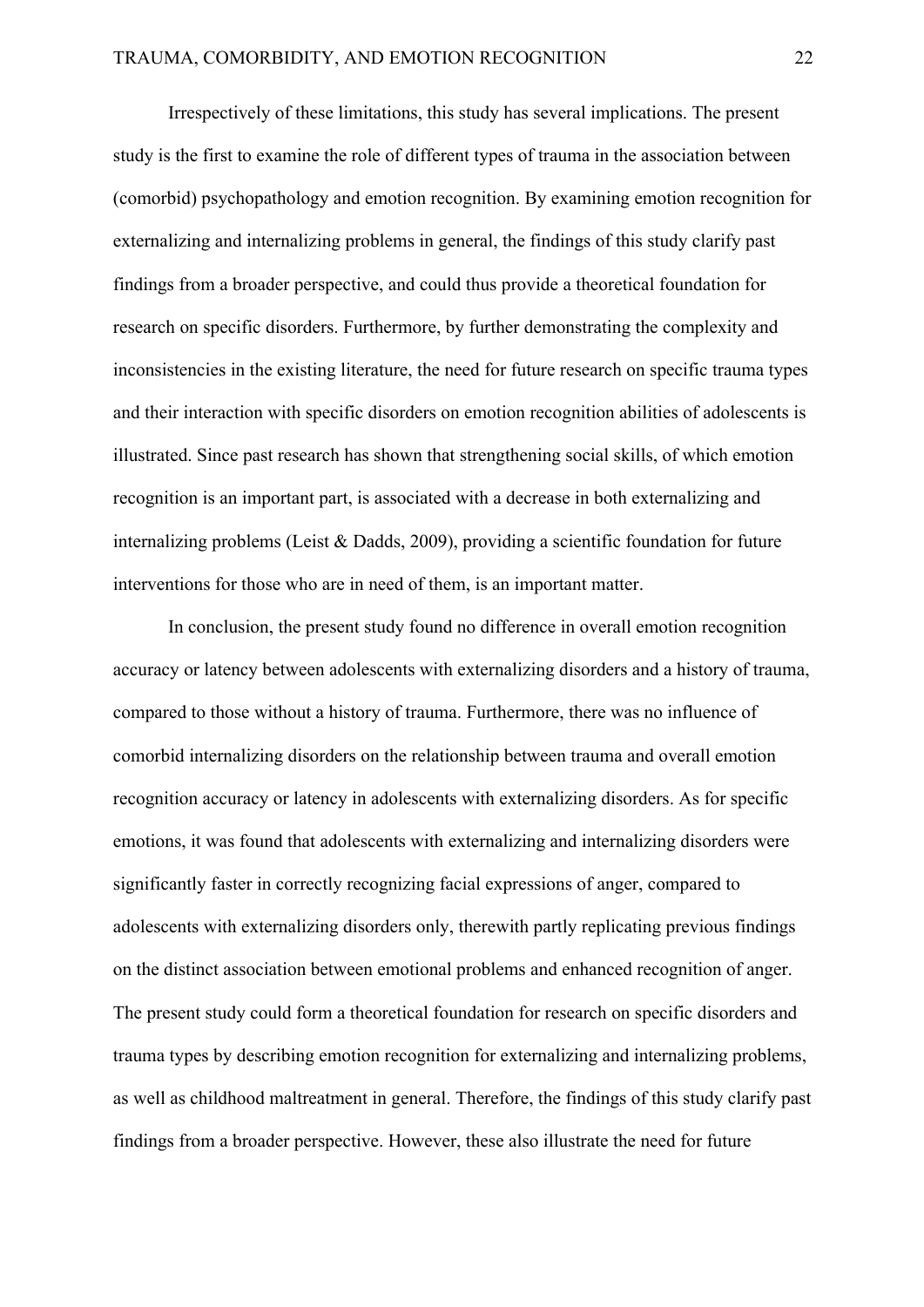research on specific trauma types and their interaction with specific disorders on emotion recognition abilities of adolescents.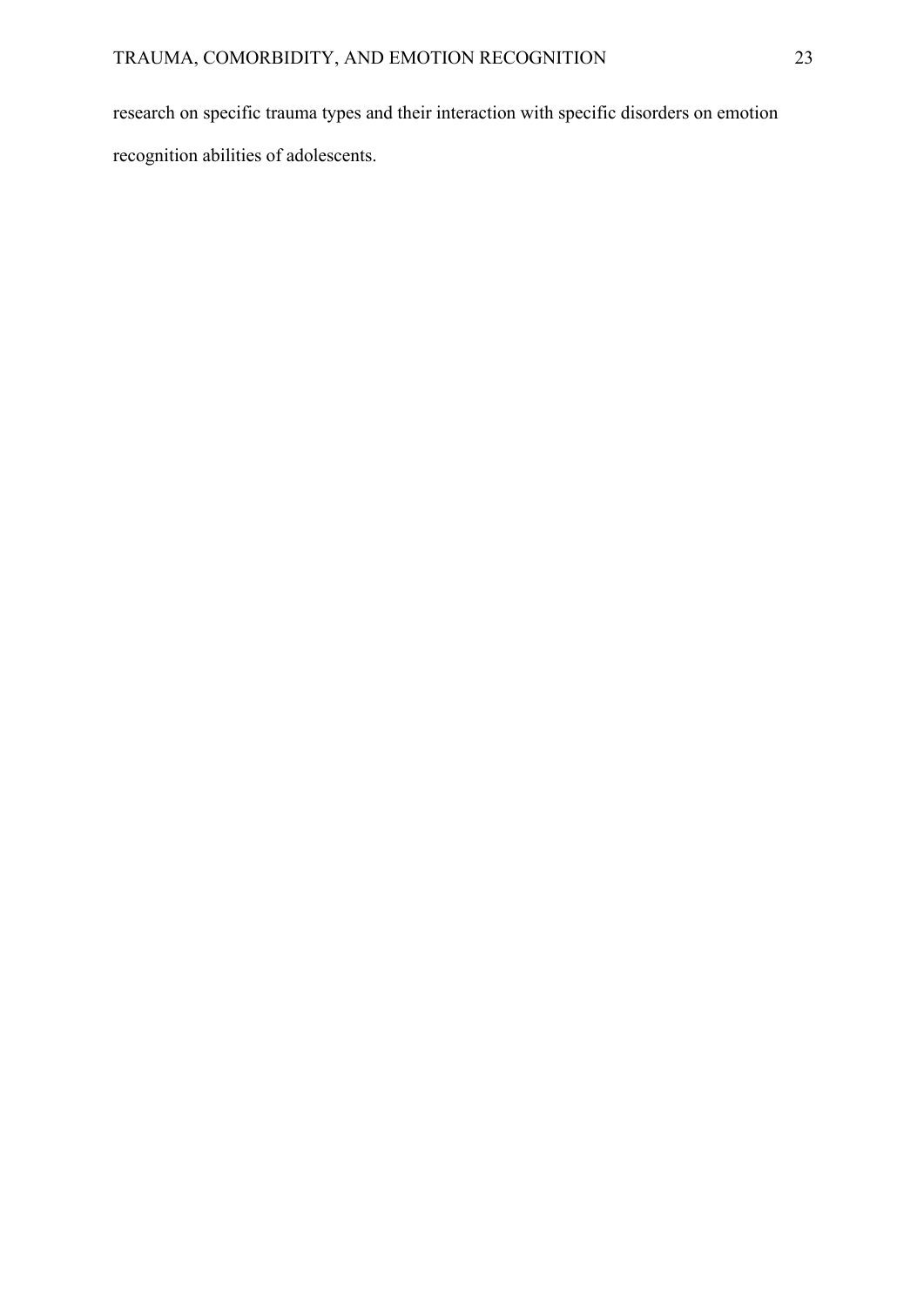## References

- Akse, J., Hale, W. W., Engels, R. C. M. E., Raaijmakers, Q. A. W., & Meeus, W. H. J. (2004). Personality, perceived parental rejection and problem behavior in adolescence. *Social Psychiatry and Psychiatric Epidemiology*, *39*, 980-988. doi:10.1007/s00127-004-0834-5
- Barr, D. J., Levy, R., Scheepers, C., & Tily, H. J. (2013). Random effects structure for confirmatory hypothesis testing: Keep it maximal. *Journal of Memory and Language*, *68*, 255-278. doi:10.1016/j.jml.2012.11.001
- Bates, D., Maechler, M., Bolker, B., & Walker, S. (2015). Fitting linear mixed models using lme4. *Journal of Statistical Software, 67*(1), 1-48. doi:10.18637/jss.v067.i01
- Beauchaine, T. P., Hinshaw, S. P., & Pang, K. L. (2010). Comorbidity of attentiondeficit/hyperactivity disorder and early-onset conduct disorder: Biological, environmental, and developmental mechanisms. *Clinical Psychology*, *17*, 327-336. doi:10.1111/j.1468-2850.2010.01224.x
- Bernstein, D. P., Fink, L., Handelsman, L., Foote, J., Lovejoy, M., Wenzel, K., … , Ruggiero, J. (1994). Initial reliability and validity of a new retrospective measure of child abuse and neglect. *The American Journal of Psychiatry*, *151*, 1132-1136. doi:10.1176/ajp.151.8.1132
- Bernstein, D. P., Stein, J. A., Newcomb, M. D., Walker, E., Pogge, D., Ahluvalia, …, Zule, W. (2003). Development and validation of a brief screening version of the Childhood Trauma Questionnaire. *Child Abuse & Neglect*, *27*, 169-190. doi:10.1016/S0145-2134(02)00541-0
- Bourke, C., Douglas, K., & Porter, R. (2010). Processing of facial emotion expression in major depression: A review. *Australian and New Zealand Journal of Psychiatry*, *44*, 681-696. doi:10.3109/00048674.2010.496359

Cadesky, E. B., Mota, V. L., & Schachar, R. (2000). Beyond words: How do children with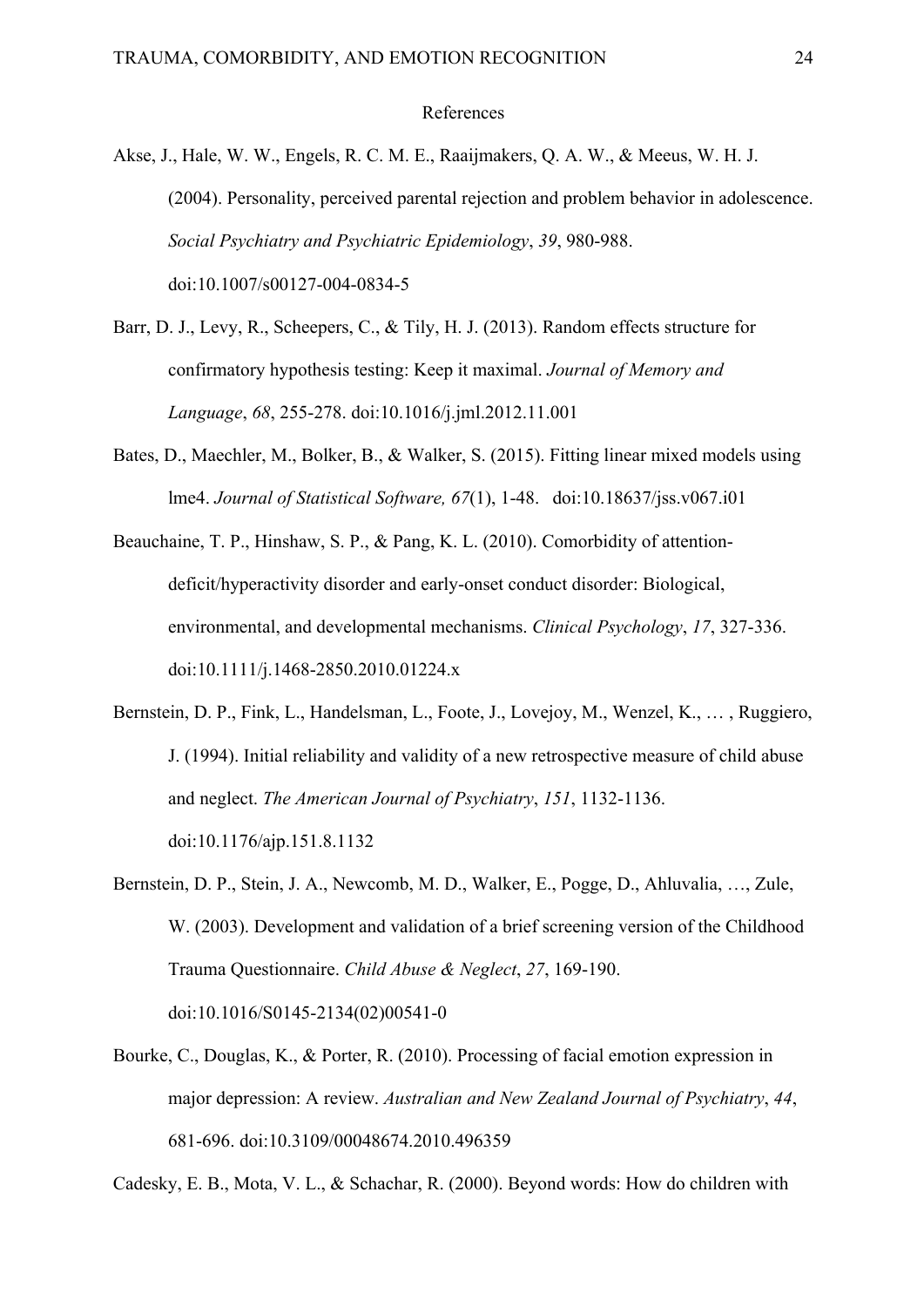ADHD and/or conduct problems process nonverbal information about affect? *Journal of the American Academy of Child & Adolescent Psychiatry*, *39*, 1160-1167. doi:10.1097/00004583-200009000-00016

- Cima, M., Vancleef, L. M. G., Lobbestael, J., Meesters, C., & Korebrits, A. (2014). Don't you dare look at me, or else: Negative and aggressive interpretation bias, callous unemotional traits and type of aggression. *Journal of Child & Adolescent Behavior*, *2*(2). doi:10.4172/jcalb.1000128
- Cohn, J. F., Zlochower, A., Lien, J., & Kanade, T. (1999). Automated face analysis by feature point tracking has high concurrent validity with manual FACS coding. *Psychophysiology, 36*, 35-43.
- Collin, L., Bindra, J., Raju, M., Gillberg, C., & Minnis, H. (2013). Facial emotion recognition in child psychiatry: A systematic review. *Research in Developmental Disabilities*, *34*, 1505-1520. doi:10.1016/j.ridd.2013.01.008
- Crick, N. R., & Dodge, K. A. (1994). A review and reformulation of social informationprocessing mechanisms in children's social adjustment. *Psychological Bulletin, 115*, 74-101.
- Dalili, M. N., Penton-Voak, I. S., Harmer, C. J., & Munafò, M. R. (2015). Meta-analysis of emotion recognition deficits in major depressive disorder. *Psychological Medicine*, *45*, 1135-1144. doi:10.1017/S0033291714002591
- Demenescu, L. R., Kortekaas, R., den Boer, J. A., & Aleman, A. (2010). Impaired attribution of emotion to facial expressions in anxiety and major depression. *PLoS ONE*, *5*, e15058. doi:10.1371/journal.pone.0015058
- Duncan, L., Georgiades, K., Wang, L., van Lieshout, R. J., MacMillan, H. L., Ferro, M. A., … Boyle, M. H. (2017). Psychometric evaluation of the Mini International Neuropsychiatric Interview for Children and Adolescents (MINIKID). *Psychological Assessment*. Advance online publication. doi:10.1037/pas0000541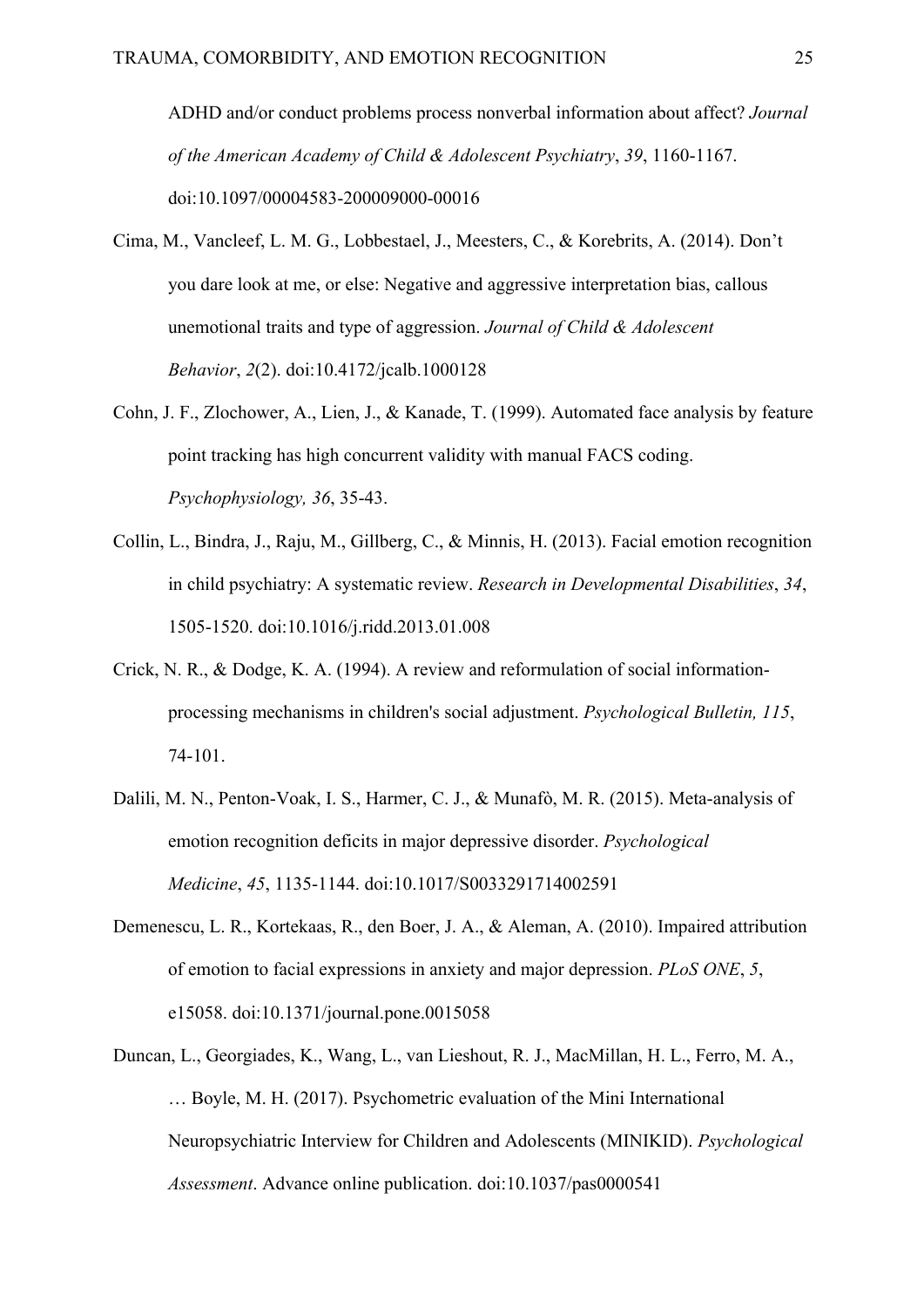- Ekman, P. (2003). *Emotions revealed: Recognizing faces and feelings to improve communication and emotional life.* New York, NY: Times Books/Henry Holt and Co.
- Ekman, P., & Friesen, W. V. (1971). Constants across cultures in the face and emotion*. Journal of Personality and Social Psychology*, *17*, 124–129. doi:10.1037/h0030377
- Fairchild, G., van Goozen, S. H. M., Calder, A. J., Stollery, S. J., & Goodyer, I. M. (2009). Deficits in facial expression recognition in male adolescents with early-onset or adolescence-onset conduct disorder. *Journal of Child Psychology and Psychiatry*, *50*, 627-636. doi:10.1111/j.1469-7610.2008.02020.x
- Fridlund, A. J. (1991). Evolution and facial action in reflex, social motive, and paralanguage. *Biological Psychology*, *32*(1), 3-100. doi:10.1016/0301-0511(91)90003-Y
- Glaser, D. (2002). Emotional abuse and neglect (psychological maltreatment): A conceptual framework. *Child Abuse & Neglect*, *26*, 697-714. doi:10.1016/S0145-2134(02)00342-3
- Granic, I. (2014). The role of anxiety in the development, maintenance, and treatment of childhood aggression. *Development and Psychopathology*, *26*, 1515-1530. doi:10.1017/S0954579414001175
- Hale, W. W., van der Valk, I., Engels, R., & Meeus, W. (2005). Does perceived parental rejection make adolescents sad and mad? The association of perceived parental rejection with adolescent depression and aggression. *Journal of Adolescent Health*, *36*, 466-474. doi:10.1016/j.jadohealth.2004.04.007
- Halekoh, U., & Højsgaard, S. (2014). A Kenward-Roger approximation and parametric bootstrap methods for tests in linear mixed models – the R package pbkrtest. *Journal of Statistical Software*, *59*(9), 1-30. Retrieved from http://www.jstatsoft.org/v59/i09/
- Hall, J. A., & Matsumoto, D. (2004). Gender differences in judgments of multiple emotions from facial expressions. *Emotion, 4*, 201-206. doi:10.1037/1528-3542.4.2.201

Izard, C., Fine, S., Schultz, D., Mostow, A., Ackerman, B., & Youngstrom, E. (2001).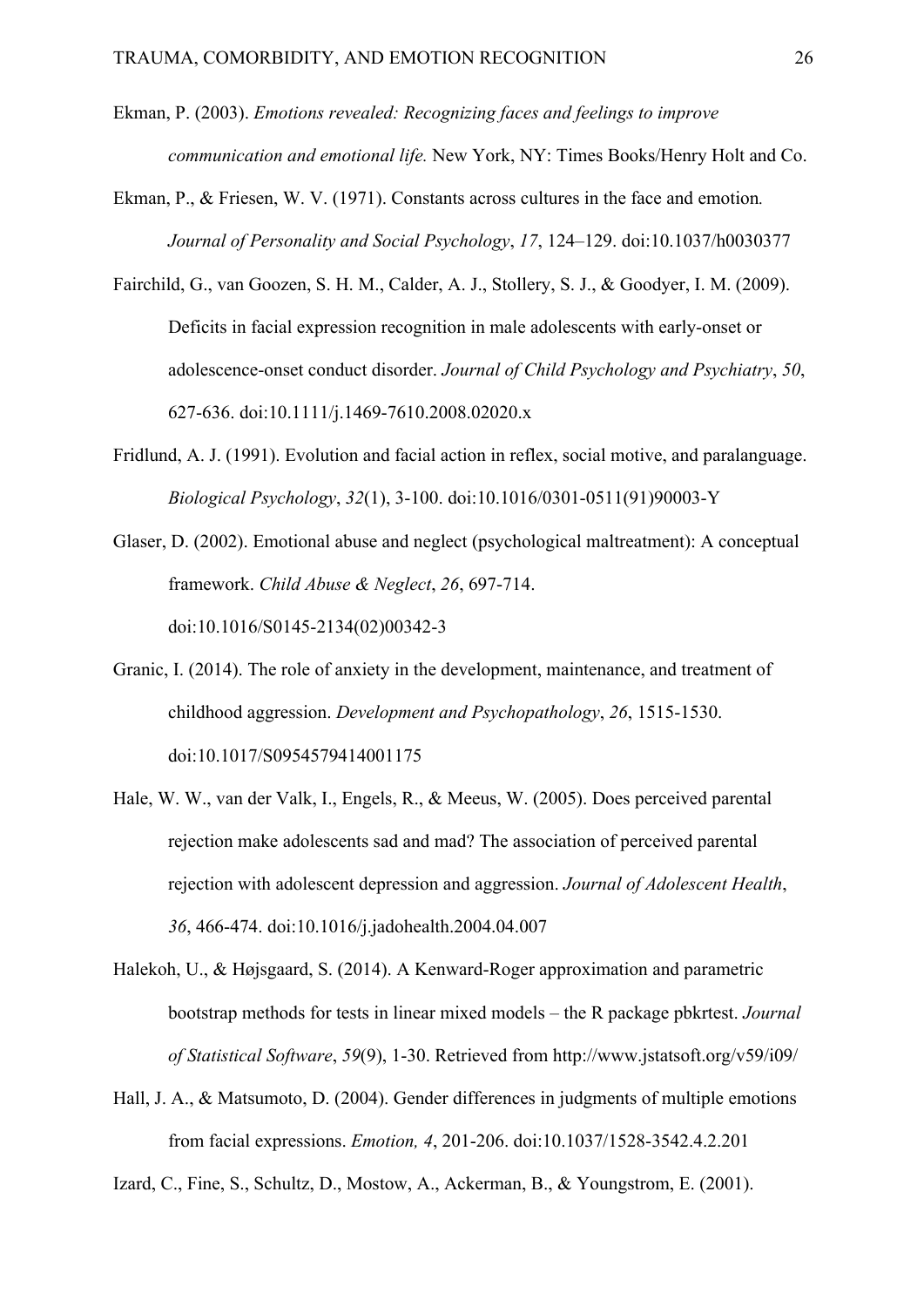Emotion knowledge as a predictor of social behavior and academic competence in children at risk. *Psychological Science*, *12*(1), 18-23. doi:10.1111/1467-9280.00304

- Jennings, W. G., Piquero, A. R., & Reingle, J. M. (2012). On the overlap between victimization and offending: A review of the literature. *Aggression and Violent Behavior*, *17*(1), 16-26. doi:10.1016/j.avb.2011.09.003
- Jonker, K., Bauhuis, O., Martens, W., Verdellen, C., & Verbraak, M. (2010). Mini Internationaal Neuropsychiatrisch Interview for Children and Adolescents. Nederlandse vertaling van 'English Version 6.0'. [Measurement instrument]. Arnhem, Netherlands: HSK Groep.
- Kanade, T., Cohn, J. F., & Tian, Y. (2000). Comprehensive database for facial expression analysis. *Proceedings of the Fourth IEEE International Conference on Automatic Face and Gesture Recognition (FG'OO),* Grenoble, France, 46-53.
- Keiley, M. K., Lofthouse, N., Bates, J. E., Dodge, K. A., & Pettit, G. S. (2003). Differential risks of covarying and pure components in mother and teacher reports of externalizing and internalizing behavior across ages 5 to 14. *Journal of Abnormal Child Psychology*, *31*, 267-283. doi:10.1023/A:1023277413027
- Leist, T., & Dadds, M. R. (2009). Adolescents' ability to read different emotional faces relates to their history of maltreatment and type of psychopathology. *Clinical Child Psychology and Psychiatry*, *14*, 237-250. doi:10.1177/1359104508100887
- Marsh, A. A., & Blair, R. J. R. (2008). Deficits in facial affect recognition among antisocial populations: A meta-analysis. *Neuroscience and Biobehavioral Reviews*, *32*, 454-465. doi:10.1016/j.neubiorev.2007.08.003
- Nivard, M. G., Lubke, G. H., Dolan, C. V., Evans, D. M., St. Pourcain, B., Manafò, M. R., & Middeldorp, C. M. (2017). Joint developmental trajectories of internalizing and externalizing disorders between childhood and adolescence. *Development and Psychopathology*, *29*, 919-928. doi:10.1017/S0954579416000572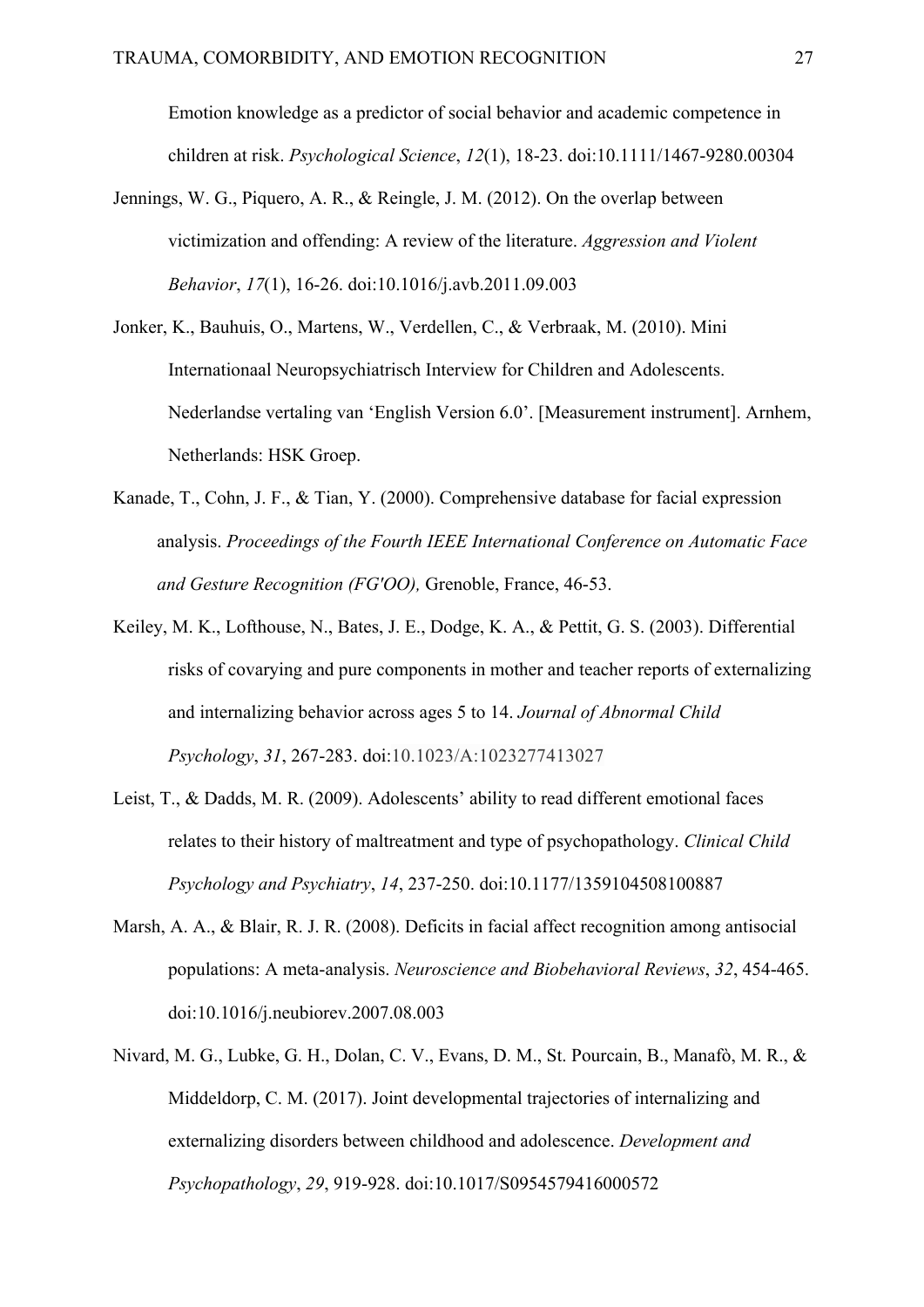- Norman, R. E., Byambaa, M., De, R., Butchart, A., Scott, J., & Vos, T. (2012). The long-term health consequences of child physical abuse, emotional abuse, and neglect: A systematic review and meta-analysis. *PLOS Medicine*, *9*, e1001349. doi:10.1371/journal.pmed.1001349
- Pollak, S. D., Cicchetti, D., Hornung, K., & Reed, A. (2000). Recognizing emotion in faces: Developmental effects of child abuse and neglect. *Developmental Psychology*, *36*, 679-688. doi:10.1037//012-1649.36.5.679
- Pollak, S. D., & Sinha, P. (2002). Effects of early experience on children's recognition of facial displays of emotion. *Developmental Psychology*, *38*, 784-791. doi:10.1037//0012-1649.38.5.784
- Porges, S. W., Cohn, J. F., Bal, E., & Lamb, D. (2007). The Dynamic Affect Recognition Evaluation [Computer software]. Chicago, IL: Brain-Body Center, University of Illinois at Chicago.
- Porges, S. W., Cohn, J. F., Bal, E., Lamb, D., & Lewis, G. F. (2016). The Dynamic Affect Recognition Evaluation software v2.3. Brain-Body Center for Psychophysiology and Bioengineering, University of North Carolina, Chapel Hill.
- R Core Team (2018). R: A language and environment for statistical computing. Vienna, Austria: R Foundation for Statistical Computing. Retrieved from https://www.R-project.org/
- Raven, J. C. (1938). *Progressive matrices: A perceptual test of intelligence*. London: HK Lewis.
- Scher, C. D., Stein, M. B., Asmundson, G. J. G., McCreary, D. R., & Forde, D. R. (2001). The Childhood Trauma Questionnaire in a Community Sample: Psychometric Properties and Normative Data. *Journal of Traumatic Stress*, *14*, 843-857. doi:10.1023/A:101305862

Sheehan, D. V., Sheehan, K. H., Shytle, R. D., Janavs, J., Bannon, Y., Rogers, J. E., …